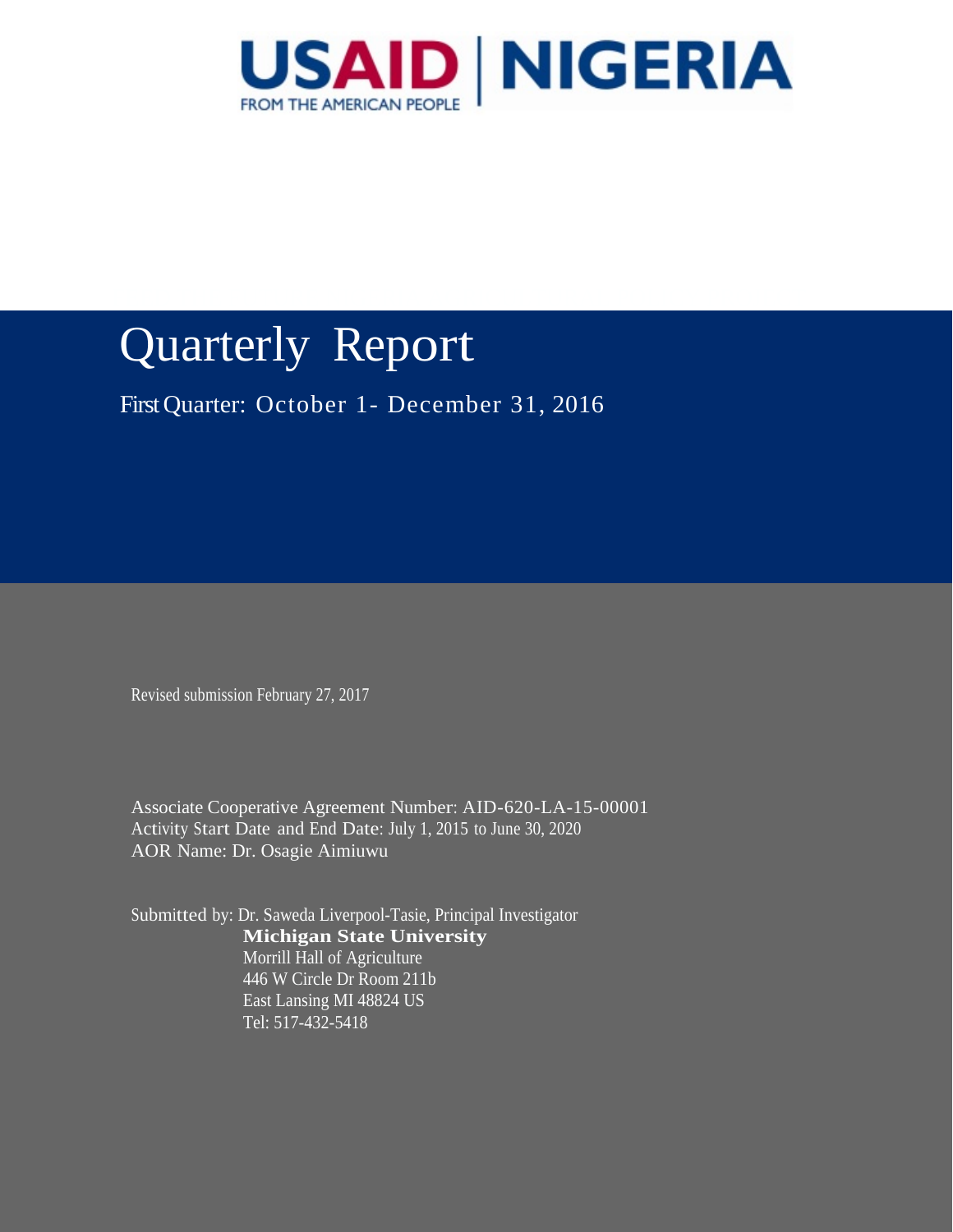# <span id="page-1-0"></span>**ACRONYMS**

| ABU           | Ahmadu Bello University                                                         |
|---------------|---------------------------------------------------------------------------------|
| ADP           | <b>Agricultural Development Projects</b>                                        |
| <b>ADWG</b>   | <b>Agriculture Donor Working Group</b>                                          |
| APP           | <b>Agricultural Promotion Policy</b>                                            |
| <b>CAPI</b>   | <b>Computer Assisted Personal Interview</b>                                     |
| <b>CfO</b>    | <b>Certificates of Occupancy</b>                                                |
| <b>DSG</b>    | Development Strategy and Governance                                             |
| <b>FAO</b>    | Food and Agricultural Organization of the United Nations                        |
| <b>FCT</b>    | <b>Federal Capital Territory</b>                                                |
| <b>FMARD</b>  | Federal Ministry of Agriculture and Rural Development                           |
| <b>FTF</b>    | Feed the Future                                                                 |
| <b>FY</b>     | <b>Fiscal Year</b>                                                              |
| <b>HQs</b>    | <b>Head Quarters</b>                                                            |
| <b>IFDC</b>   | <b>International Fertilizer Development Center</b>                              |
| <b>IFPRI</b>  | <b>International Food Policy Research Institute</b>                             |
| <b>LSMS</b>   | Living Standards Measurement Study - Research - World Bank                      |
|               | LSMS-ISA Living Standards Measurement Study - Integrated Surveys on Agriculture |
| <b>MSU</b>    | Michigan State University                                                       |
| NA            | Not Applicable                                                                  |
| <b>NAERLS</b> | National Agriculture and Extension Research Liaison Services                    |
| <b>NANTS</b>  | National Association of Nigerian Traders                                        |
| <b>NSSP</b>   | Nigeria Strategy Support Program                                                |
| <b>PMP</b>    | Performance Management Plan                                                     |
| R&D           | Research & Development                                                          |
| <b>SLTR</b>   | Systematic Land Tenure Regularization                                           |
| U.N.          | <b>United Nations</b>                                                           |
| UK            | <b>United Kingdom</b>                                                           |
| <b>UNFCCC</b> | United Nations framework convention for climate change                          |
| <b>USG</b>    | <b>United States Government</b>                                                 |
| <b>USIP</b>   | United States Institute of Peace                                                |
| WP            | Work Plan                                                                       |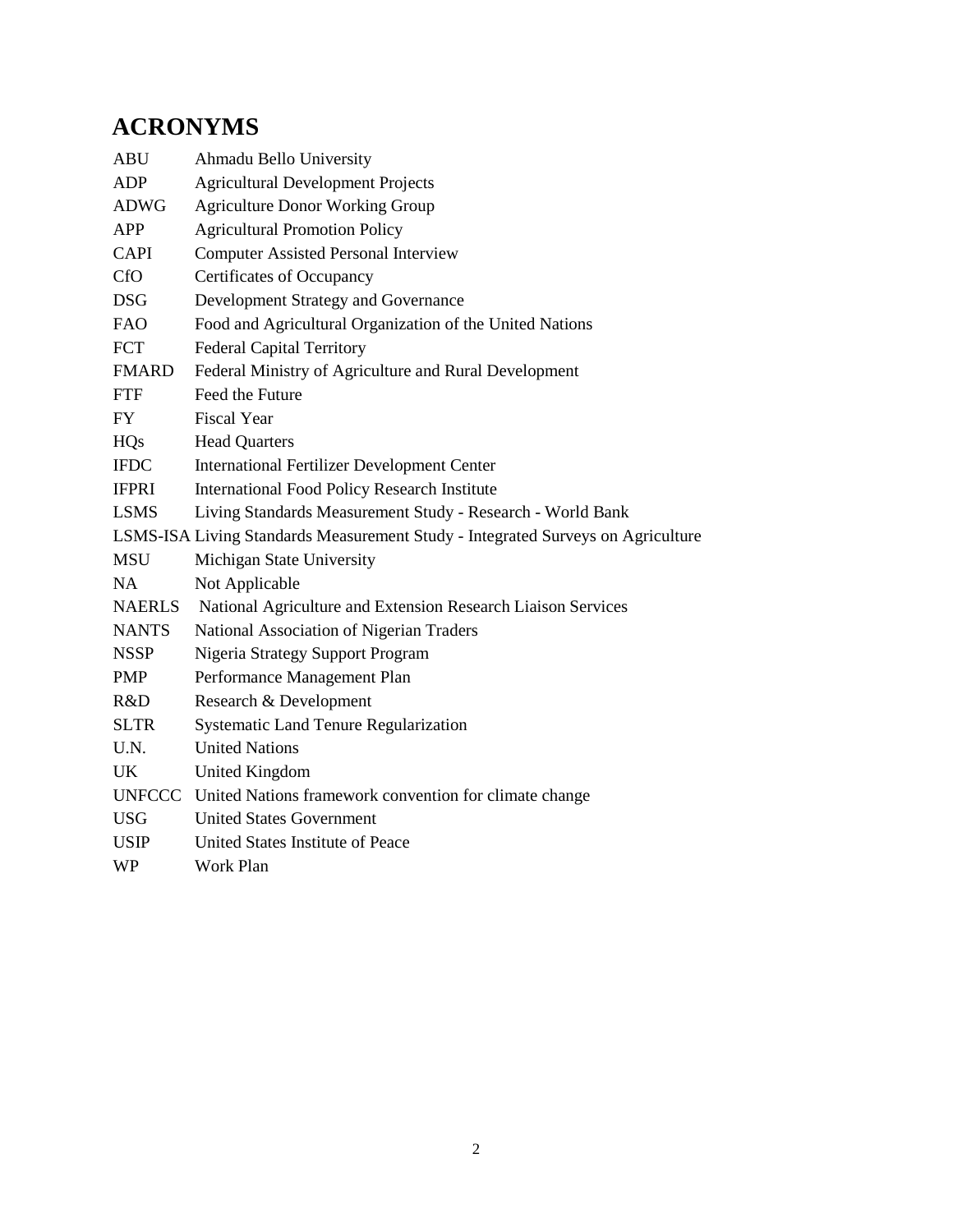# **Table of Contents**

| $1_{-}$                                                                       |  |
|-------------------------------------------------------------------------------|--|
| 1.1                                                                           |  |
| 2.                                                                            |  |
|                                                                               |  |
|                                                                               |  |
|                                                                               |  |
| 3. INTEGRATION OF CROSSCUTTING ISSUES AND USAID FORWARD PRIORITIES 17         |  |
|                                                                               |  |
|                                                                               |  |
|                                                                               |  |
|                                                                               |  |
|                                                                               |  |
|                                                                               |  |
|                                                                               |  |
| 9. HOW IMPLEMENTING PARTNER HAS ADDRESSED AOR COMMENTS FROM THE LAST          |  |
|                                                                               |  |
| ANNEX B: NUMBER OF POLICY RESEARCH AND BEST PRACTICE PAPERS GENERATED 25      |  |
|                                                                               |  |
| ANNEX D: STAKEHOLDER CONSULTATION MEETINGS ATTENDED BY TEAM MEMBERS  26       |  |
| ANNEX E: NUMBER OF COLLABORATIVE TEAMS INVOLVING LOCAL PARTNERS 28            |  |
|                                                                               |  |
| ANNEX G: OUTPUT EMANATING FROM THE PROJECT'S RESEARCH ACTIVITIES AND FEATURED |  |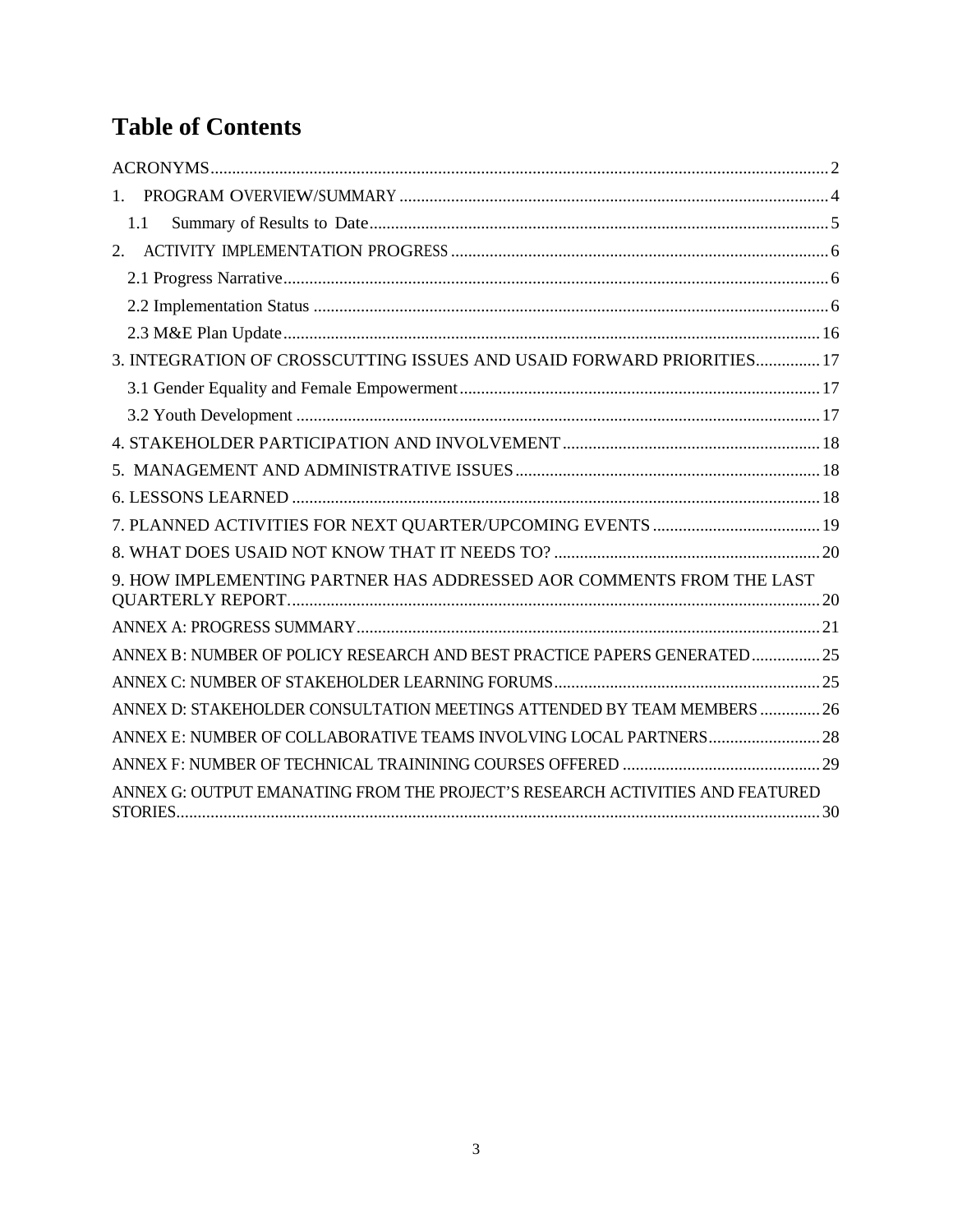# <span id="page-3-0"></span>**1. PROGRAM OVERVIEW/SUMMARY**

| <b>Program Name:</b>                                                            | Feed the Future Nigeria Agricultural Policy Project                                                                                                                                                                                                                                                                                                                                                                                                                       |
|---------------------------------------------------------------------------------|---------------------------------------------------------------------------------------------------------------------------------------------------------------------------------------------------------------------------------------------------------------------------------------------------------------------------------------------------------------------------------------------------------------------------------------------------------------------------|
| <b>Activity Start Date And End</b><br>Date:                                     | July 1, $2015 -$ June 30, 2020                                                                                                                                                                                                                                                                                                                                                                                                                                            |
| <b>Name of Prime Implementing</b><br><b>Partner:</b>                            | Michigan State University (MSU)                                                                                                                                                                                                                                                                                                                                                                                                                                           |
| [Contract/Agreement]<br>Number:                                                 | AID-620-LA-15-00001                                                                                                                                                                                                                                                                                                                                                                                                                                                       |
| Name of<br><b>Subcontractors/Subawardees:</b>                                   | International Food Policy Research Institute (IFPRI)                                                                                                                                                                                                                                                                                                                                                                                                                      |
| <b>Major Counterpart</b><br><b>Organizations</b>                                | Federal Ministry of Agriculture and Rural Development (FMARD)                                                                                                                                                                                                                                                                                                                                                                                                             |
| <b>Geographic Coverage</b><br>(cities and or countries)                         | Nigeria                                                                                                                                                                                                                                                                                                                                                                                                                                                                   |
| <b>Reporting Period:</b>                                                        | October 1, 2016 – December 31, 2016                                                                                                                                                                                                                                                                                                                                                                                                                                       |
| <b>Project personnel mentioned</b><br>in this report and their<br>project role: | Ms. Elisabeth Douglas (Communications Specialist, IFPRI)<br>Dr. Patrick Hatzenbuehler (Associate Research Fellow, IFPRI)<br>Mr. Steve Longabaugh (Specialist, International Development,<br>MSU)<br>Dr. Saweda Liverpool-Tasie (Principal Investigator, MSU)<br>Dr. George Mavrotas (Chief of Party, IFPRI)<br>Mr. John Mazunda (Country Program Manager, IFPRI)<br>Ms. Bisola Oyediran (Communications Assistant, IFPRI)<br>Dr. Oyinkan Tasie (Assistant Professor, MSU) |

This progress report summarizes the key activities undertaken by the Feed the Future Nigeria Agricultural Policy Project for the first quarter (October-December) of fiscal year 2016/17.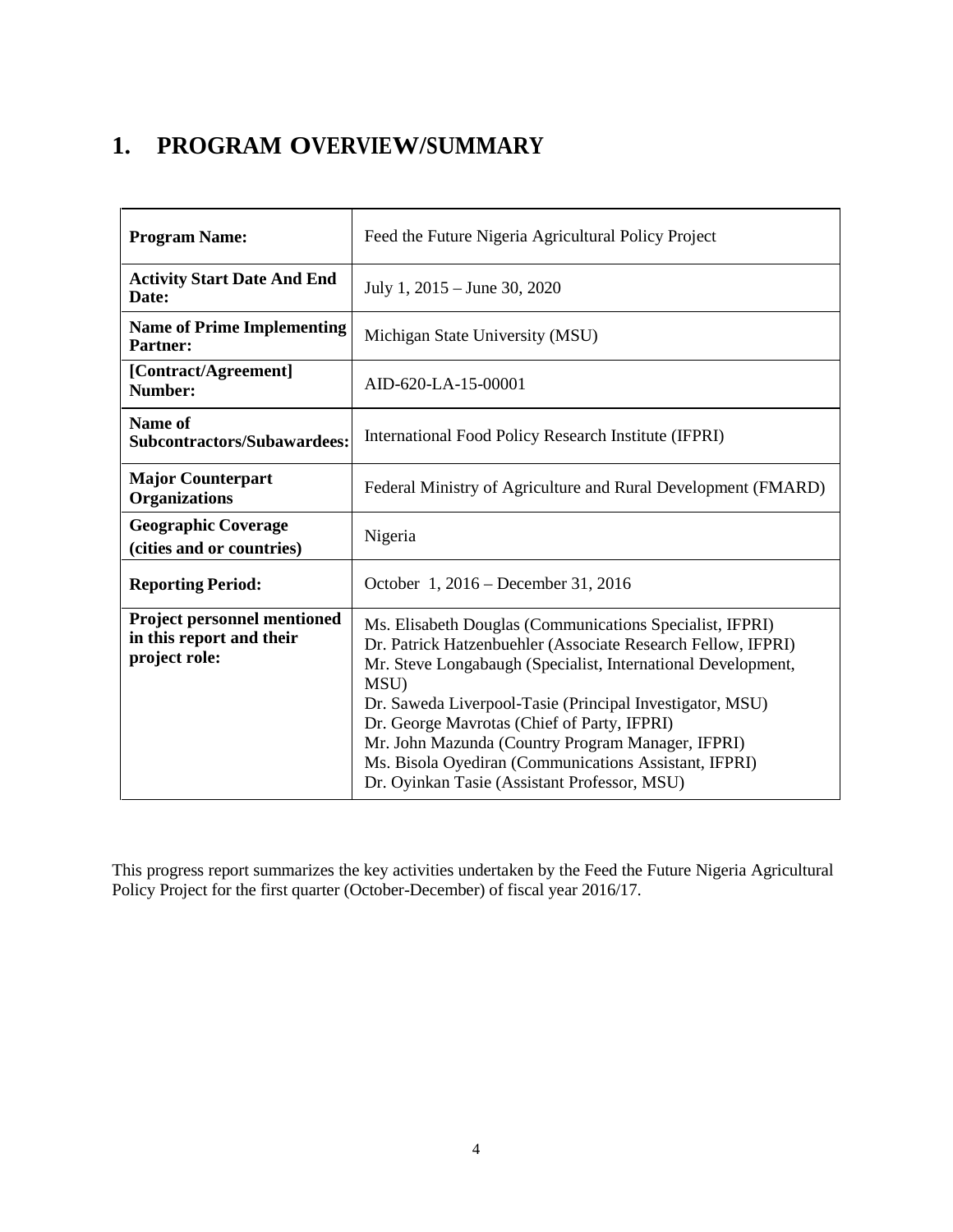# <span id="page-4-0"></span>*1.1 Summary of Results to Date*

| <b>Project Indicator Title</b>                                                                                                                                                                                                                                                                                                                                                                | Annual<br><b>Target</b> | Q1<br>October -<br><b>December</b><br>2016 | <b>Annual</b><br><b>Performance</b><br><b>Achieved to</b><br>the End of<br><b>Reporting</b><br>Period (%) | On<br><b>Target</b><br>Y/N |
|-----------------------------------------------------------------------------------------------------------------------------------------------------------------------------------------------------------------------------------------------------------------------------------------------------------------------------------------------------------------------------------------------|-------------------------|--------------------------------------------|-----------------------------------------------------------------------------------------------------------|----------------------------|
| 1) Number of policy research and best practice<br>papers generated. (Custom)                                                                                                                                                                                                                                                                                                                  | 8                       | $\mathbf{1}$                               | 12.5                                                                                                      | Y                          |
| 2) Number of stakeholder learning forums<br>(national or global) held where findings/best<br>practices are presented. (Custom)                                                                                                                                                                                                                                                                | 10                      | $\overline{4}$                             | 40                                                                                                        | Y                          |
| 3) Number of participants attending project<br>organized events. (Custom)                                                                                                                                                                                                                                                                                                                     | 300                     | 107                                        | 36                                                                                                        | Y                          |
| 4) Number of formal, informal or ad hoc<br>meetings held with key government or private<br>sector partners where project outputs and<br>findings are discussed. (Custom)                                                                                                                                                                                                                      | 60                      | 12                                         | 20                                                                                                        | Y                          |
| 5) Number of agricultural and nutritional<br>enabling environment policies completing the<br>following processes/steps of development as a<br>result of USG assistance in each case:<br>1. Analysis<br>2. Stakeholder consult/public debate<br>3. Drafting or revision<br>4. Approval (legislative or regulatory)<br>5. Full and effective implementation<br>Standard FTF Indicator EG.3.1-12 | 7                       | $\boldsymbol{0}$                           | $\overline{0}$                                                                                            | $\mathbf N$                |
| 6) Number of collaborative research teams<br>involving local partners formed and undertaking<br>policy research and analysis. (Custom)                                                                                                                                                                                                                                                        | 9                       | 8                                          | 89                                                                                                        | Y                          |
| 7) Number of technical training courses offered<br>to build technical skills and capacity for policy<br>analysis. (Custom)                                                                                                                                                                                                                                                                    | 14                      | 3                                          | 21                                                                                                        | Y                          |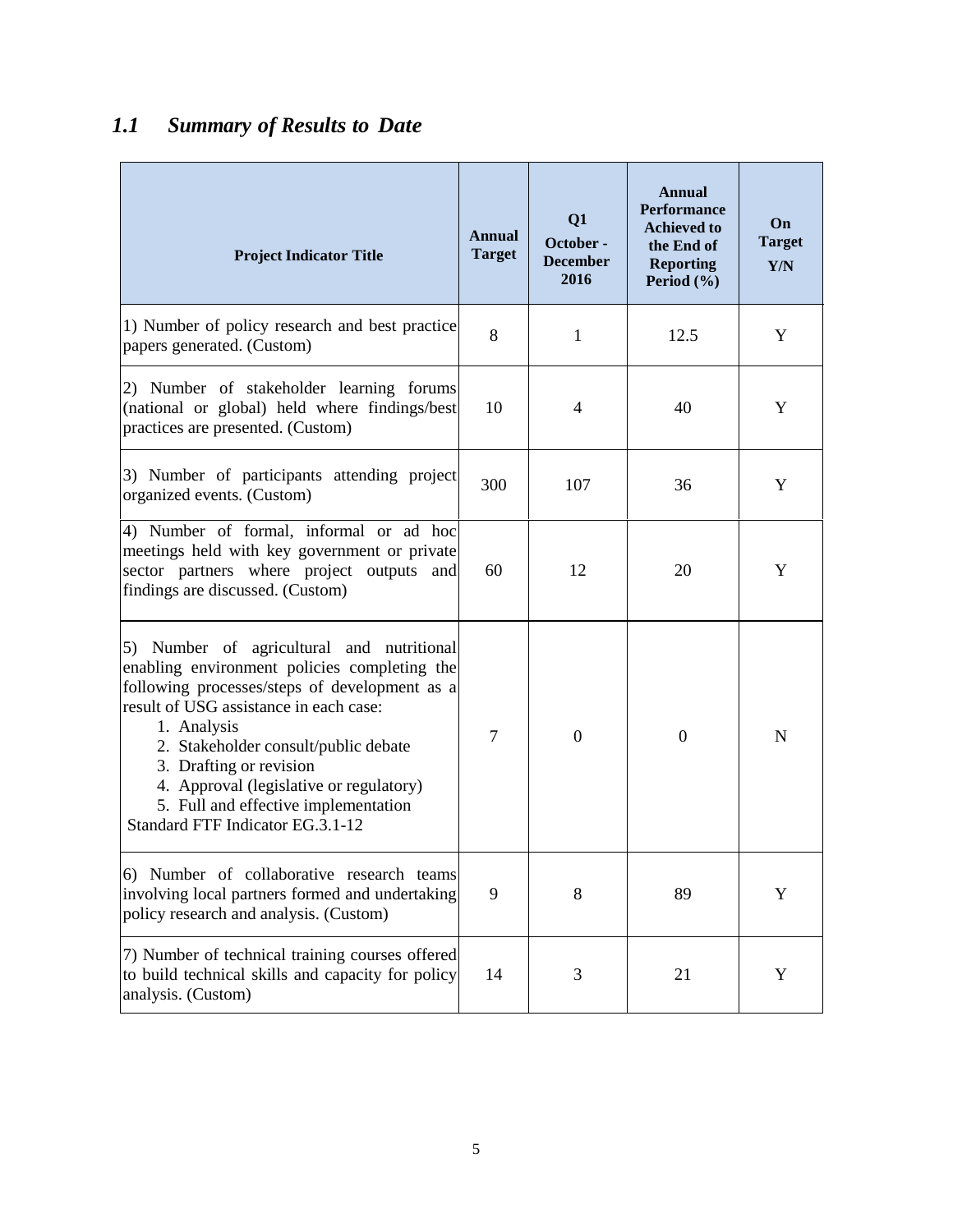| 8) Number of individuals who have received<br>USG supported short-term technical training in<br>agricultural sector productivity or food security<br>policy analysis training. Standard FTF Indicator<br>$EG.3.2-1$ | 200            | 60             | 30       |   |
|---------------------------------------------------------------------------------------------------------------------------------------------------------------------------------------------------------------------|----------------|----------------|----------|---|
| 9) Number of individuals who have received<br>USG supported degree-granting agricultural<br>sector productivity or food security training<br>Standard FTF Indicator EG.3.2-2                                        |                | $\Omega$       |          |   |
| 10) Number of Nigerian graduate students who<br>have received support for skill enhancement<br>training in the US through the project. (Custom)                                                                     | $\overline{5}$ | $\overline{2}$ | 40       | Y |
| 11) Number of organizations/entities assisted to<br>participate in various roundtable and stakeholder<br>meetings, seminars and conferences focused on<br>agricultural policy issues. (Custom)                      | 10             | $\Omega$       | $\Omega$ | Y |

# <span id="page-5-0"></span>**2. ACTIVITY IMPLEMENTATION PROGRESS**

### <span id="page-5-1"></span>*2.1 Progress Narrative*

This narrative will highlight progress made on the Feed the Future Nigeria Agricultural Policy Project Year 2 approved work plan, which was submitted to USAID/Nigeria on October 12, 2016. The work plan is broken down into three main components: 1) Activities to enhance skills, provide training, and build institutional capacity; 2) Activities to promote policy driven collaborative research and analysis; and 3) activities to promote evidence-based policy process and impact through improved dialogue, engagement and outreach strategy.

### <span id="page-5-2"></span>*2.2 Implementation Status*

#### **Component 1: Activities to enhance skills, training, and institutional capacity**

#### **Capacity building-training courses organized**

On December 13-14, 2016, a team of two project trainers facilitated an intermediate Policy Communication training course at Ahmadu Bello University, which was attended by 21 faculty members (18 males and 3 females). The Policy Communication course was designed to provide participants with a practical framework for designing communication strategies and working with online systems for effective policy communication. The training emphasized developing participants' knowledge and skills to effectively strategize, plan, and communicate program and policy data to support decision-making within the context of the country's national development agendas. This particular course was designed to build on knowledge gained during an introductory Policy Communication training course that was delivered at the same institution on July 13-14, 2016. The current course was well received and appreciated with participants expressing satisfaction for both course content and delivery. The training was facilitated by Mr. John Mazunda and Ms. Bisola Oyediran.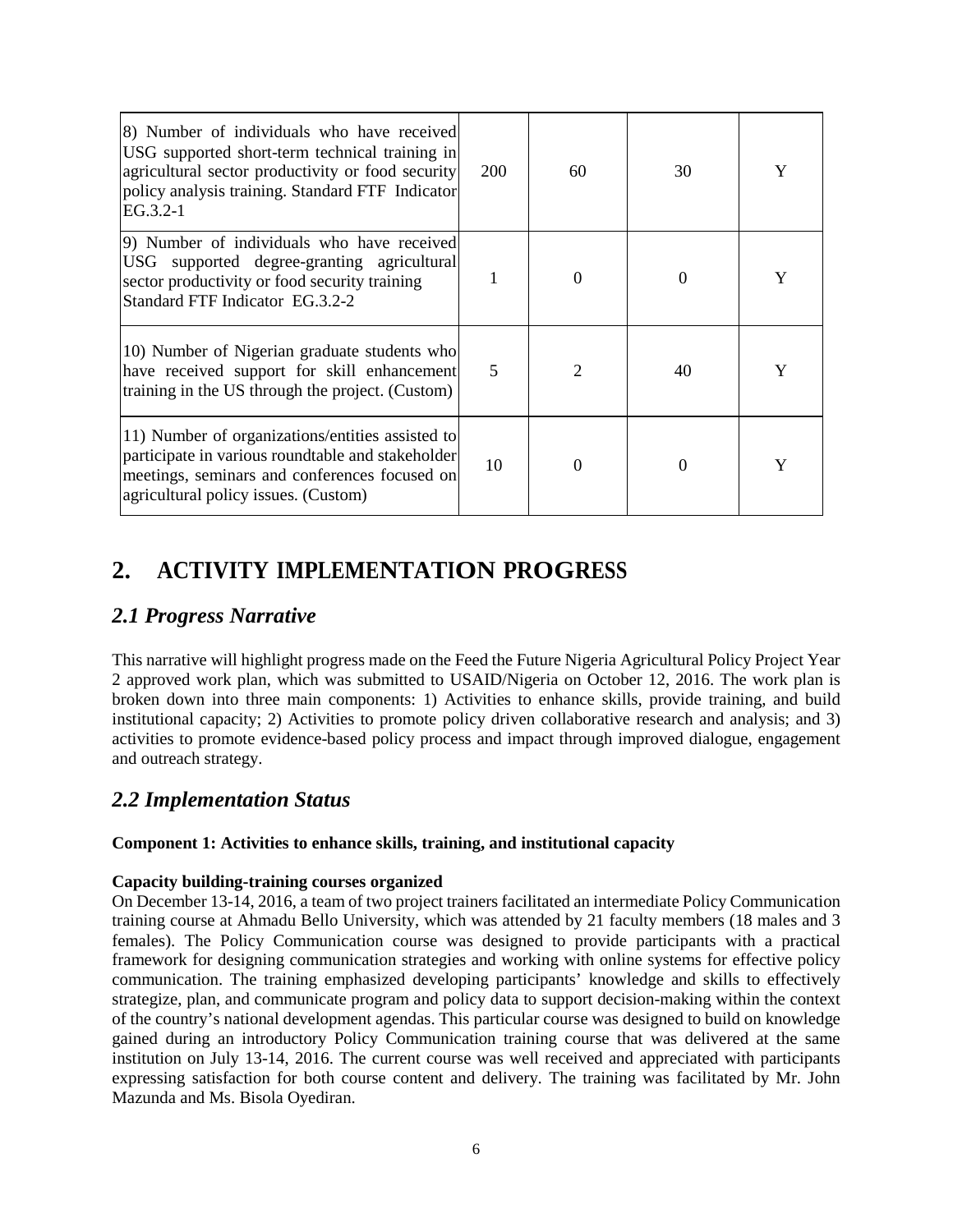On December 17-18, 2016, the first PhD Student Scholar under the Nigeria Agricultural Policy Project training program (Mr. Wale Ogunleye) facilitated a training seminar for 25 participants enlisted as enumerators for data collection on the Poultry Value Chain Study in South West Nigeria. The training was done in Ibadan, Nigeria. Geared to promoting capacity development and improved research quality among Nigerian researchers, participants were purposely selected to comprise of 5 Faculty at the Oyo State College of Agriculture and Technology Igbo-ora, and 20 (Masters and PhD Level) Students of the University of Ibadan (15 males and 10 females). The participants were introduced to the stacked survey approach of value chain analysis and the importance of correct data collection protocol in the research process, starting with the generation of a correct sampling frame and the random selection of a sample. Following the formal training, participants engaged in series of role plays during the training which prepared them for actual field work and potential challenges.

On 19-20 December 2016, a team of three project trainers facilitated an introductory Policy Communication training course at the Federal Ministry of Agriculture and Rural Development (FMARD), which was attended by 14 ministry officials (9 males and 5 females), including Directors and Deputy Directors of various FMARD Departments(see Annex F for details on Departments). The Policy Communication course was designed to provide participants with a practical framework for understanding and integrating communication concepts, approaches, and methods into program planning, policy planning, implementation and program management. The training emphasized developing participants' knowledge and skills to effectively communicate program and policy information through knowledge management systems so as to support decision-making within the context of the country's national development agendas. The course was well received and appreciated with participants expressing satisfaction for both course content and delivery. The training was led by Ms. Elisabeth Douglas with assistance from Ms. Bisola Oyediran and Mr. John Mazunda.

Following previous project activities (articulated during the climate change workshop in 2016), ABU Zaria requested training on value chain analysis. They have also requested for more engagement with the project on the poultry value chain activities in Nigeria given the importance of the issue in the north and the projects experience working in South West Nigeria. The project has responded positively to the request with a training planned for ABU in the next quarter. This will be offered for students and faculty in the College of Agriculture at ABU as well as personnel from the National Agriculture and Extension Research Liaison Services (NAERLS). In addition to the universities that the Agricultural Policy project is working with in year 2, the project also received a request from the Federal University of Technology (Minna) to deliver an introduction to Stata training course to its 500 level students in the second quarter of program implementation.

In line with the project objective to strengthen the role of research in the policy process and necessary capacity needed, researchers at MSU and several tertiary institutions in Nigeria (including University of Ibadan, Oyo State College of Agriculture and Technology, Nasarawa State College of Agriculture, Covenant University and Edo University) worked in teams to submit grant proposals for research work in Nigeria. During the reporting period, these grants were developed and submitted. Successful proposals will be funded by MSU's Alliance for African Partnership. One million dollars has been earmarked by the alliance for competitive research grants to support MSU faculty led research collaboration in Africa. The proposal submission effort contributed to local capacity development as several Nigerian researchers on the teams contributed to concept development and proposal write up for the first time. Notice of successful applications will be out in spring, 2017.

Building on the relationship established under the Nigeria Agricultural Policy Project, Michigan State University and the Oyo State College of Agriculture and Technology in December 2016, won an award for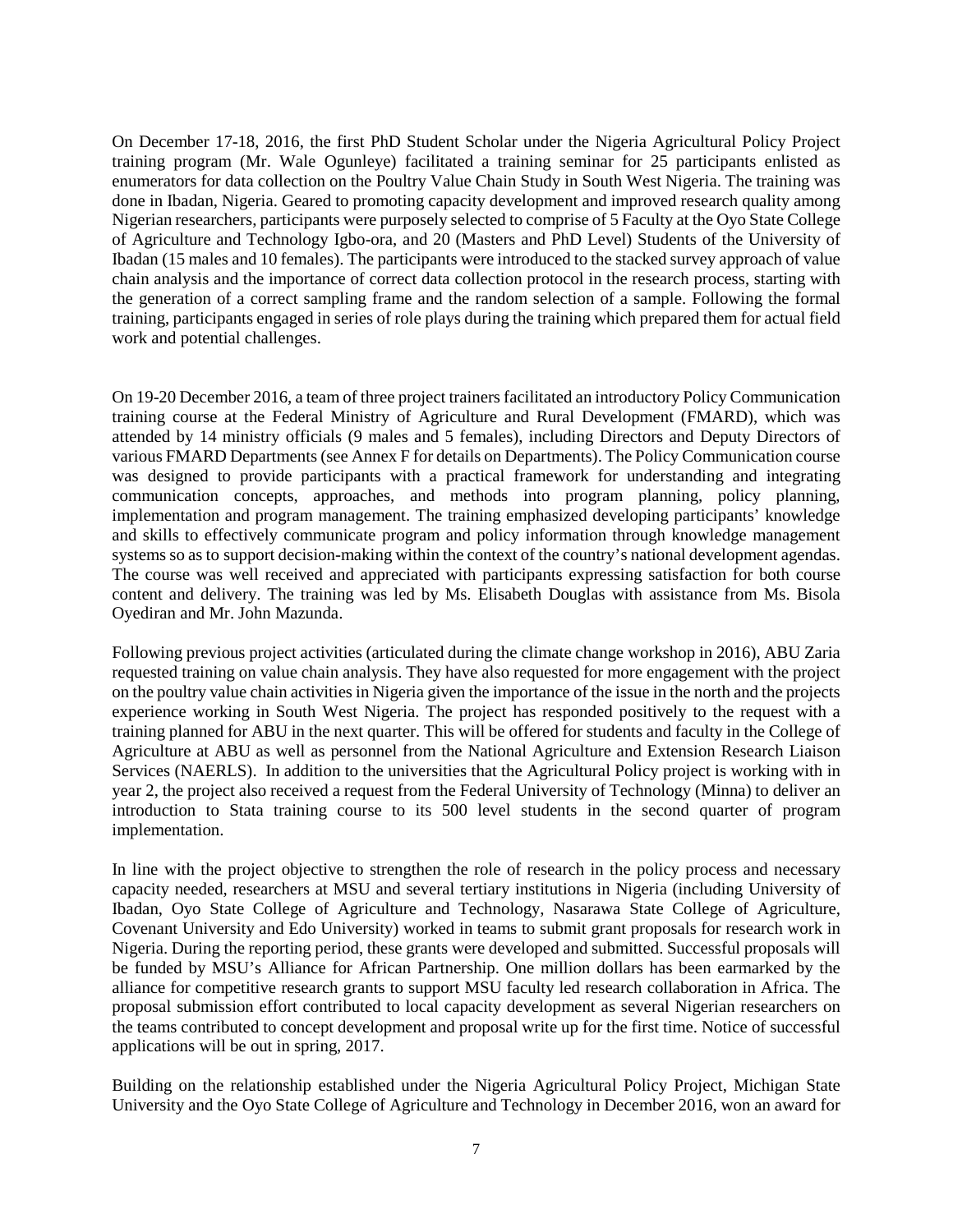a project enhancing youth empowerment. The award is part of a MasterCard Foundation grant of \$12.8m to MSU. Implementation of this project will enhance the delivery of all three Nigeria Agricultural Policy Project mandates: Strengthen national capacity; Promote informed policy dialogue and Enhance governments' ability to absorb Policy deliverables.

#### **1. Capacity building of Nigerian students**

The Feed the Future Nigeria Agricultural Policy Project launched its Visiting Scholars' Program in 2016, with its first two students enrolled at MSU in the fall semester. The third visiting scholar will attend MSU in the beginning of the spring semester of 2017, One of the goals of the program is to strengthen food security policy expertise in Nigeria. This USAID visiting scholar's program initiative seeks to organize and institute direct training collaborations between project researchers and Nigerian scholars. Nigerian graduate students, their research advisors and project researchers constitute research teams to work on specific topics. Current topics include climate change impacts and the Nigerian poultry value chain. In the first quarter, Ms. Charity Ekerebi (MSc. Student) and Mr. Wale Ogunleye (PhD Student), both from the University of Ibadan, were awarded the first Nigeria Agricultural Policy Project scholarship based on their academic standing, research impact potential, and the imperative to maintain gender balance in offering this opportunity. They took classes in statistics, econometrics and agricultural development, and are active members of the climate change and poultry value chain research teams respectively. The third graduate student, Ms. Aisha Ibrahim, is from the Ahmadu Bello University.

During the reporting period, the scholar met with the rest of the poultry research team (composed of 2 professors, 2 other PhD Students and Mr. Wale) over 10 times for project work sessions and meetings. The second scholar; Ms. Charity Ekerebi, completed her Master's thesis during the reporting period. Her thesis looked at the differential effect of various climate variables on the gender yield gap in Nigeria. She also worked extensively with members of the climate change team searching for data sources for systems dynamics model being developed. Ms. Ekerebi completed her course work and research and safely returned to Nigeria in December 2016. When scholars return home, they will share their experiences as well as their newly acquired scientific knowledge and skills, within their university and at other Nigerian institutions and agricultural policy stakeholders' fora. Thus Ms. Ekerebi is expected to begin sharing her experiences, starting in the next quarter.

A [Call for Applications](http://fsg.afre.msu.edu/fsp/nigeria/call_text.pdf) for the 2017 Short-Term Visiting Scholars Program was distributed in November to attendees at the project launch as well as other stakeholders, including members of the Nigerian Association of Agricultural Economists and the Agricultural Policy Research Network. Submission deadline is February 23, 2017. The Call for Application can be accessed through the following link: http://nssp.ifpri.info/files/2016/12/NAPP-Call-for-Applications Visiting-Scholars-Nov-25.pdf.

In addition to the Visiting Scholar's Program and in an effort to enhance capacity of Nigerian students, the Agricultural Policy Project also offered assistance in kind to a number of Nigerian students from collaborating Universities. For instance, the IFPRI Abuja office hosted a Nigerian MSc intern (Mr. Biola Agbeniga) in the Agricultural Development & Environmental Policy Program from the World Bank African Centre of Excellence in Agricultural Development and Sustainable Environment at the Federal University of Agriculture, Abeokuta. During his one month stay, the intern was provided with guidance on his thesis (by Dr. George Mavrotas and other IFPRI Abuja Office researchers).

#### **Component 2: Activities to promote policy driven collaborative research and analysis**

#### **2. Leveraging the principle drivers of agricultural transformation and rural incomes**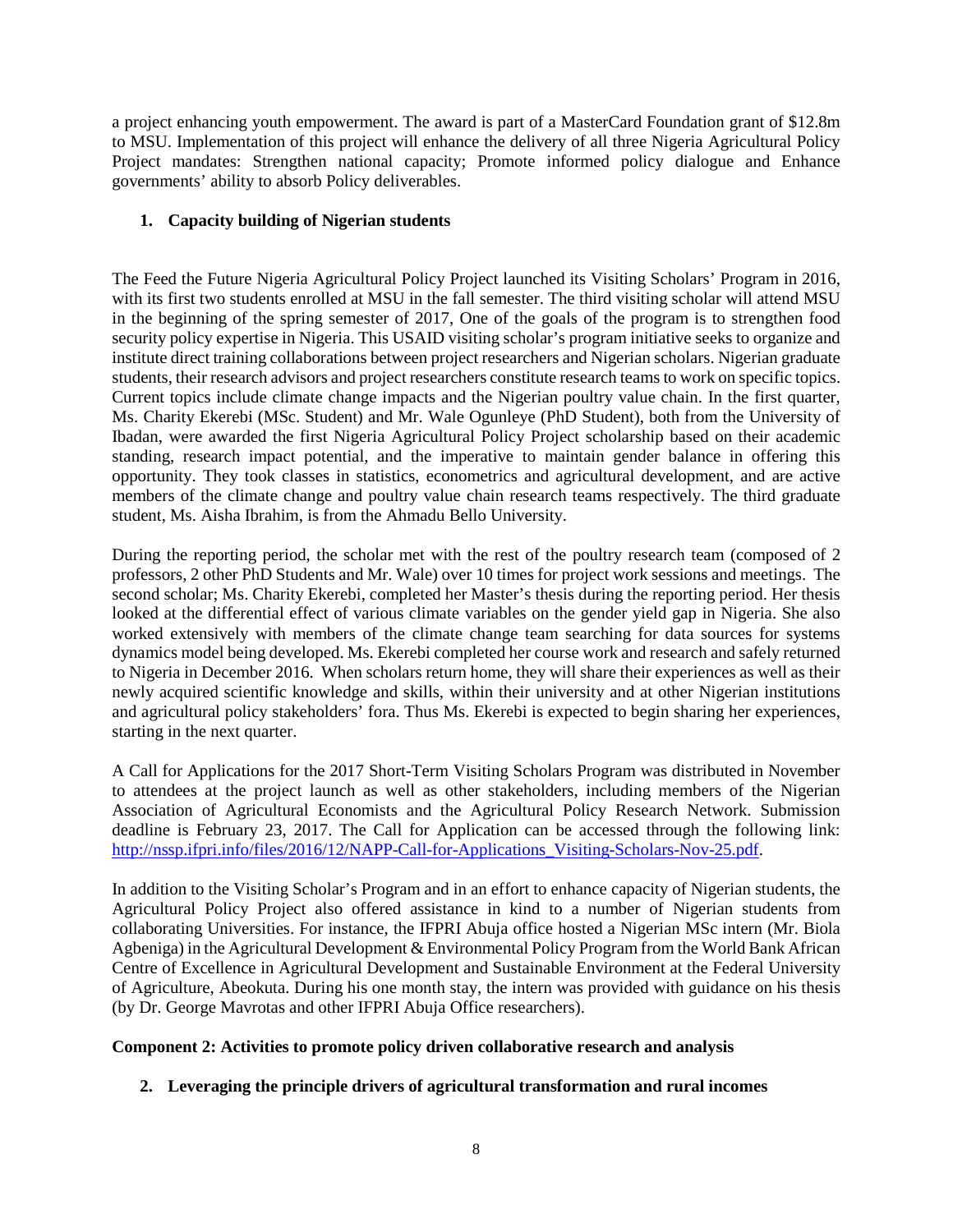#### **Potential for the generation and diffusion of modern and improved seed varieties**

Progress continues to be made on the research work on generation and diffusion of modern and improved seed varieties. During the first quarter of Year 2, the research team planned to start investigating the potential roles of domestic varietal technology development for agricultural productivity in Nigeria. The analyses would primarily rely on the existing datasets such as the LSMS-ISA data, and various agroecological data that have been used in past studies and/or newly gathered data, and typical agro-ecological conditions in countries from which many varieties are imported into Nigeria. The analyses would also focus on testing if the agricultural productivity (or related indicators) within Nigeria is higher in areas that share similar agro-ecological characteristics in areas/countries from where improved varieties have been sourced. Through such an approach, the research team envisioned to obtain some indications of the importance of varietal technologies in seed uses and agricultural productivity in Nigeria.

For the current reporting period, new analyses have been undertaken which investigate the effect of agricultural Research & Development (R&D) on seed purchase behaviors and agricultural productivity in Nigeria, with specific focus on the geographical distributions of agricultural R&D stations, and the diversity of agro-ecological environment across Nigeria. The study aims to apply the concept of "technological distance", whereby agricultural technology adoptions and productivity may be higher in areas that share similar agro-ecological characteristics with areas where agricultural R&D stations are located. The preliminary literature review and data analyses have been initiated.

In the next quarter, the research team working on the potential for the generation and diffusion of modern and improved seed varieties plans to undertake further data analyses using LSMS-ISA combined with various agro-ecological data by constructing more agro-ecological variables, and developing a richer conceptual framework to incorporate the interactions of various agro-ecological and socio-economic factors. Further literature review will be conducted to provide the appropriate historical and international perspectives on plant breeding and agricultural R&D in Nigeria and seed sector development. A rigorous empirical framework will be developed, that specifies the key research questions that are novel and that appropriately use both the strengths of the data at hand and the required theoretical assumptions.

#### **Potential for expanding and improving irrigation systems**

Research on expanding and improving irrigation systems is on track for both overall progress for the year and for the current reporting period. For the first quarter, the research team planned to undertake research to better understand private irrigation system in inland valley bottom (Fadama) area where most private irrigation occurs within Nigeria and West Africa, through a small survey of rice irrigators in a selected location in the North Central zone. The location was selected due to its relatively unknown irrigation potential compared to the Northern Nigeria zone, where rice varieties from temperate-zone Asia achieve reasonably high yield (due to similarity in latitude). In addition, since detailed information is relatively scarce regarding the nature of private irrigation, areas within FCT were selected, so that close monitoring and frequent interactions with rice irrigators could be undertaken by Abuja-based IFPRI staff working on the Nigeria Agricultural Policy project. The areas within Federal Capital Territory (FCT) are also relatively understudied, compared to Niger state in the North Central zone, where the National Cereals Research Institute is located.

Progress has been made during the current reporting period on the study analyzing the private irrigation system. Field visits were made to the private irrigation cites in Abaji area within FCT, to better understand the irrigation season choices, irrigation crop choices, and irrigation water uses. A small scoping survey was conducted to assess these basic irrigation practices, as well as to map irrigated plots in the area from around 200 irrigators. This information will be used to develop a formal survey for interviews later on to ask detailed uses of inputs and irrigation water, which will be used to assess irrigation water productivity in the area, and compare it against the information from irrigation areas in Asia. Similarly, a literature review has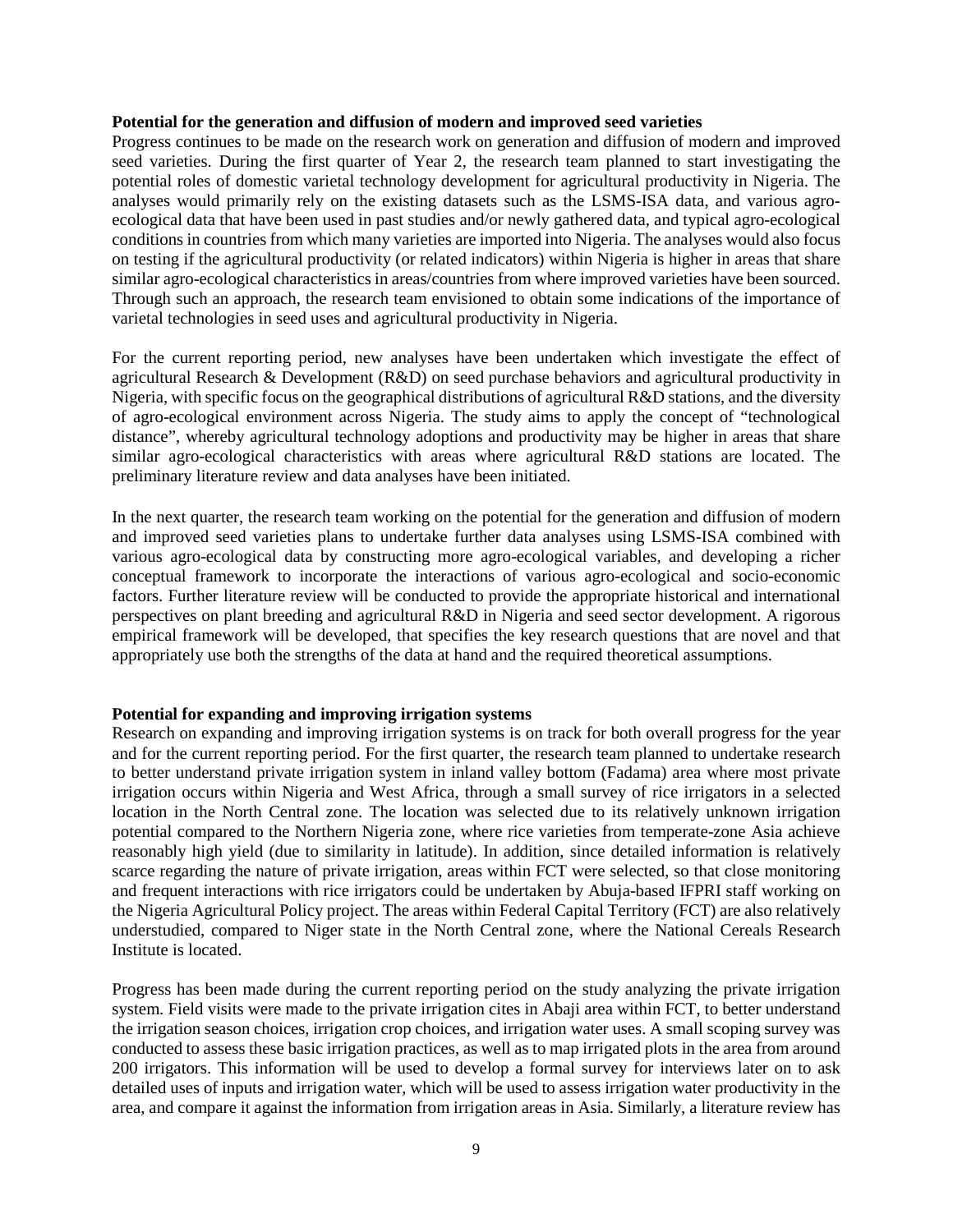been conducted, mostly focusing on the irrigated area in Asia, regarding the economics of pump-based irrigation as opposed to river-diversion irrigation, which provides relevant historical and international perspectives on irrigation in Nigeria. In particular, it was found that pump irrigation in Asia is generally used for non-rice crops which are less water-intensive because of high water extraction costs, compared to river diversion for which water extraction costs are lower. The review further clarifies that the difference between Asia and Nigeria in irrigation patterns for non-rice crops are relatively similar, and much of the difference is due to the difference in rice irrigation patterns (particularly supplementary irrigation for rice in the rainy season). These perspectives are useful towards accurately identifying the constraints for irrigation expansion in Nigeria.

In the next quarter, the research team plans to prepare questionnaires for a formal survey. It will conduct interviews in the Abaji area, focusing on the detailed farming practices including irrigation intensities, whose information is generally unavailable in other surveys such as the LSMS. Furthermore, literature review will be conducted regarding the common production function and irrigation water productivity in Asia and elsewhere, which provide reference to irrigation technologies in Nigeria.

#### **Macroeconomic factor influence on agricultural policy implementation and outcomes**

Lack of funding for implementation of agricultural programs in Nigeria has been a persistent issue over the last couple of years. In this poor funding environment, FMARD has to choose among activities and in some cases these funding constraints have meant that worthwhile initiatives have been abandoned. This research aims at investigating macroeconomic factors that are key for explaining the implementation and sustainability of publicly funded agricultural programs in the context of oil price shocks, a small tax base, and financial market distortions. This research will be co-led by Drs. Mavrotas and Hatzenbuehler (IFPRI) with support from Prof. Zakari Absulsalam, Mrs. Jamila Rame Mani (PhD student), and Dr. Makama Aliyu Saleh (researcher) from Ahmadu Bello University. This research is expected to start in the second quarter of project implementation in year 2.

The two main objectives for the first quarter, which were to form a collaborative research team and develop an initial draft of the study design, literature review, hypotheses, and methodology, respectively, were achieved. The collaborative research consisting of IFPRI and ABU personnel will in particular attempt to understand the fiscal structure of states and how this affects the sustainability of agricultural programs after donor funds are removed. A draft document with a more thorough literature review, description of hypotheses, and theoretical model was developed to facilitate further discussion among the study coleaders. Additionally, a shorter concept note, which included a description of data needs for empirical implementation, was constructed to provide the Ahmadu Bello University (ABU) contacts an aid in identification of ABU research team collaborators. These documents were all completed by early December 2016.Research study progress is on track for both the year and the first quarter. Numerous meetings among research team members are planned for the second quarter including in-person meetings between Dr. Hatzenbuehler and the ABU team members at ABU campus in Zaria. These meetings will discuss data gathering needs and the division of duties across the research team members. Additional research team meetings will occur throughout the rest of the second quarter as needed to meet study objectives. Expansion of the empirical model, estimation of empirical results, and draft paper preparation will be ongoing.

#### **3. Land governance and institutional strengthening for agricultural transformation**

#### **Understanding the landscape for land access in Nigeria and its relation to food security within the realm of various global factors**

For the period under review, activities under this theme has included data extraction from existing primary data (LSMS - [Living Standards Measurement Study -](https://www.google.com/url?sa=t&rct=j&q=&esrc=s&source=web&cd=&cad=rja&uact=8&ved=0ahUKEwjzuK7b6-LRAhXk64MKHfpBD9wQFggaMAA&url=http%3A%2F%2Fecon.worldbank.org%2FWBSITE%2FEXTERNAL%2FEXTDEC%2FEXTRESEARCH%2FEXTLSMS%2F0%2C%2CcontentMDK%3A21610833%7EpagePK%3A64168427%7EpiPK%3A64168435%7EtheSitePK%3A3358997%2C00.html&usg=AFQjCNFfzYSbJB0nnGZIYnDOPxjZ_gypsQ&sig2=zDn3A7cQ893uGxcBqu0hSg&bvm=bv.145063293,d.amc) Research - World Bank) and relevant peer-reviewed literature to produce a descriptive analysis of the Nigerian landscape focused on land availability and its correlations with rural households. A draft brief on the subject is in its completion stage and should be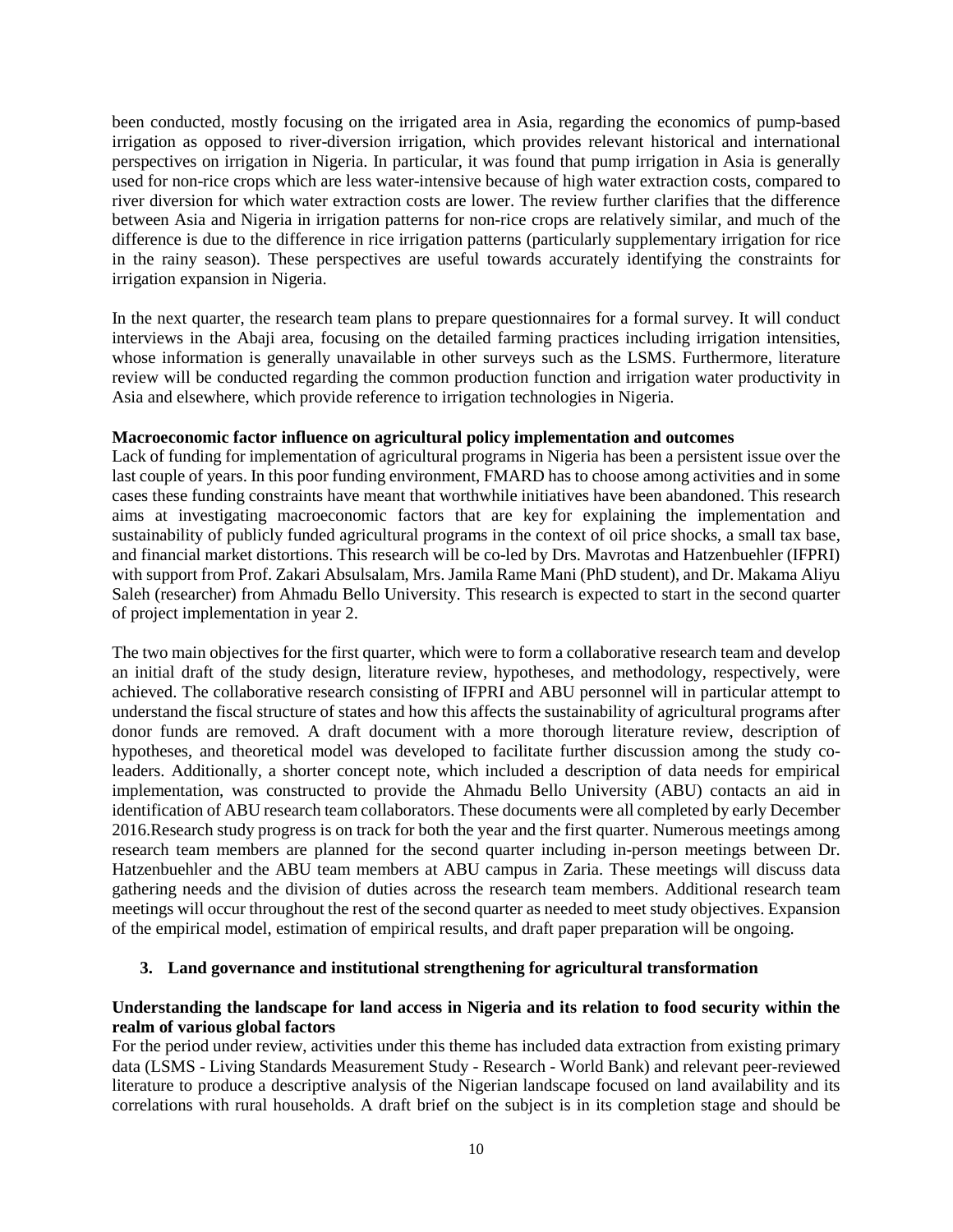ready in the second quarter. The team is also exploring the inclusion of data collection tentatively in the second or third quarter to strengthen knowledge on farm sizes across states of the federation, relevant to inform policy at the Federal and State Level.

On the second dimension of work proposed under this research theme, literature review on the debate on grazing versus ranching, and cattle production within the discourse on sustainable land access is ongoing. This would continue into the second quarter. Focused discussions with select stakeholders across the six geopolitical regions of the country will hold during the second quarter.

#### **Land governance and investment - implications for sustainable and more effective land tenure administration systems**

In the first quarter, the plan for the research team working under land governance and investment was to collect midline data on specific project outcomes (such as credit, off-farm investment, intra-household decision making and bargaining power, and household welfare). The objective was to understand how these project outcomes relate to household land and asset transfers. The research team also planned to continue cleaning the mid-line data collected from the first phase of the project. In addition, the research team would work on two conference papers for submission to the 17<sup>th</sup> annual World Bank conference on land and poverty to be held March 20 -24, 2017, on: (i) the impacts of the Systematic Land Tenure Regularization (SLTR) program on tenure insecurity; and (ii) program impacts on perceived demand for land title and associated investment outcomes. Consequently, the research team undertook data management activities including cleaning of phase-1 mid-line data (3800 households) towards the impact evaluation of the pilot SLTR program. Data cleaning has been completed and preliminary analysis is underway to finalize papers to be presented at the Washington DC (March 20-24, 2017) annual World Bank Conference on Land and Poverty. Conference abstracts for the papers to be presented include "*Land access, tenure security and the fate of rural youth in Africa: the case of Ondo state – Nigeria*" and "*Land Administration Service Delivery and Its Challenges in Nigeria: Case study of eight states*". Data collection activities scheduled for the first quarter were shifted to the second quarter following a disruption in plans due to Ondo State elections.

In the second quarter, the research team plans to proceed with phase-2 of the mid-line data collection exercise on specific project outcomes such as off-farm investment, intra-household decisions making and bargaining power, household welfare, as well as spatial/GIS data to differentiate beneficiary from nonbeneficiary households and parcels. Using phase-1 midline data, the team plans to finalize the two papers that will be presented at the annual World Bank Conference.

#### **4. Agriculture transformation and nutrition**

#### **Drivers of malnutrition in Northern Nigeria**

The Feed the Future Nigeria Agricultural Policy Project management team recently received a request from the USAID Nigeria Mission to consider working on the drivers of malnutrition in Northern Nigeria. As this request came less than a week before the consortium (had to submit the project Work Plan (WP) for Year 2 the team was not able to incorporate this fully into the WP. However, since the submission of the WP and following implementation of the approved project work plan in year 2, the consortium explored the human resources available at the IFPRI Abuja Office and IFPRI HQs in Washington DC to address this request during the course of Year 2. Since it was not feasible due to staff constraints and lack of in-house expertise, to start working on this particular topic from the beginning of Year 2, a particular effort was made to start this research topic (led by IFPRI) during the second quarter of Year 2. A brainstorming meeting was held at USAID in Nigeria to further strategize for the research study to be undertaken towards the end of the second quarter in year two of project implementation. It was agreed during the meeting that further details would be provided in the second quarter regarding the above research work following meetings with IFPRI DC-based nutrition experts and Dr. George Mavrotas, in Washington DC in December 2016.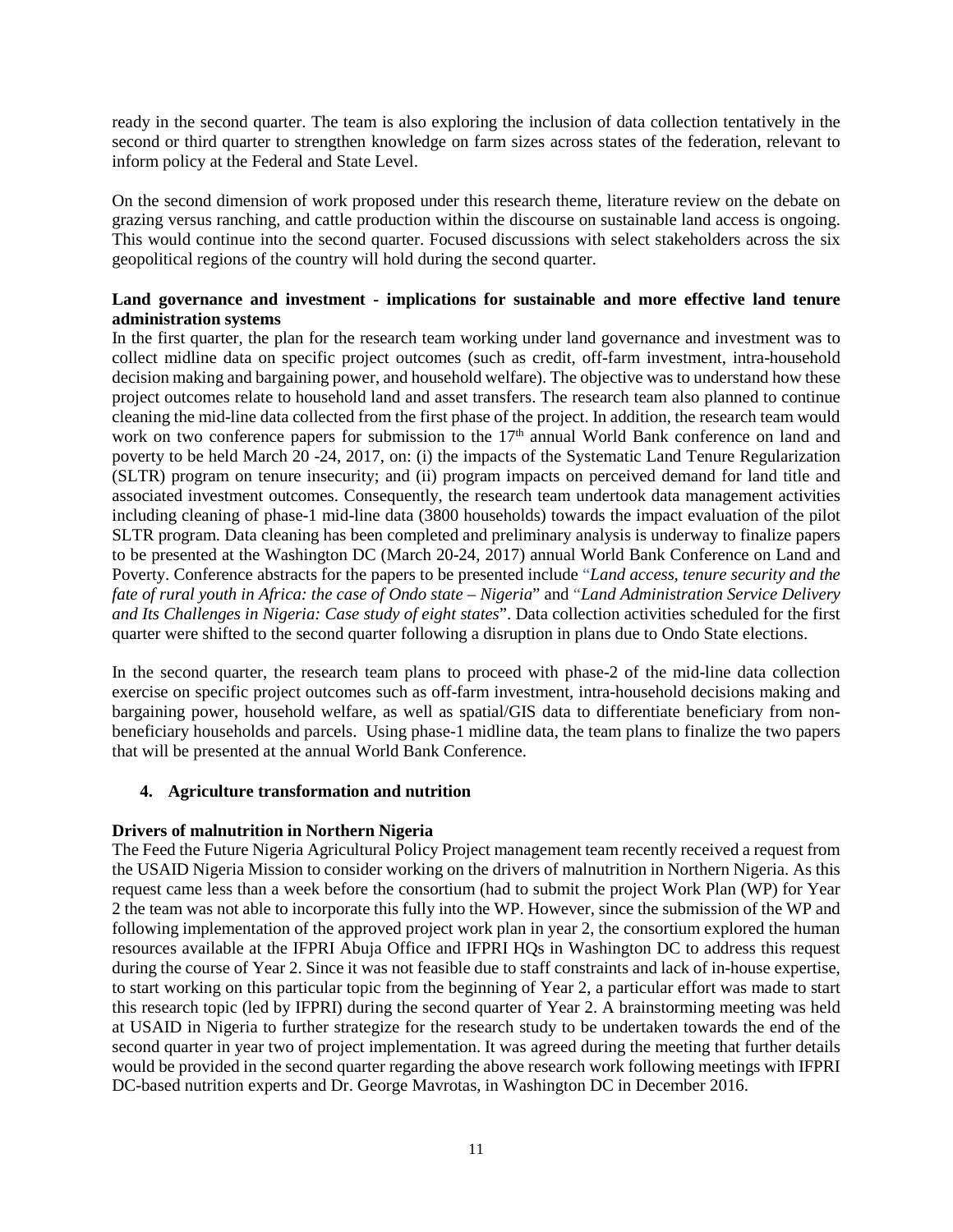#### **5. Climate change and agricultural resilience**

#### **Climate Change and Agricultural Resilience in Nigeria**

Progress continues to be made on the climate change and agricultural resilience work. During the reporting period, the research team identified various datasets for parameterizing the system dynamics model. These include FAO, LSMS, U.N. population data, and information from peer reviewed sources. This data was used to set base parameter values and variable relations in the model. A bibliography on climate change focused on the Nigerian/West African region was also completed. The research team began to compile information for a policy paper geared to inform the discussion on the ground in Nigeria about climate change based on the experience of other relevant countries and regions of the world. The report builds on information from the United Nations framework convention for climate change (UNFCCC) reports and the key factors likely to affect Nigeria that came out of the Agriculture Policy project workshop in 2016. It focuses on the experiences of places across the world with similar geographic, socioeconomic or political factors to identify success stories and lessons that could inform Nigeria and the world. Finally, it examines what Nigeria is doing and thinking about the different agencies with a relevant mandate.

During the next quarter, the team will continue to work on the draft policy paper alongside the development of the system dynamics model. The team expects a draft model to be ready by the end of the second quarter with time for refinement before validation and further refining upon interaction with various Nigerian stakeholders. The team will also finalize the conversion of the draft report on climate change into a manuscript to be submitted for publication in a peer reviewed journal.

#### **Exploring how the implications of climate change on cropping systems interact with the broader food system in Nigeria (particularly poultry and/or, fish and/or livestock production)**

The work on the poultry value chain is on track. During the reporting period, the poultry value chain team expanded its descriptive analysis of the Nigerian poultry subsector with an empirical analysis, which used a double hurdle panel model to understand the determinants of engaging in poultry production in Nigeria across various regions. These revisions were completed and the revised report has been updated and will be prepared for submission to a peer reviewed journal. Led by one of the project scholars, a policy paper looking at the poultry ban in Nigeria vis a vis the domestic poultry subsector was produced. The policy paper has been shared with various stakeholders in Nigeria and will be presented to stakeholders in the next quarter. The poultry value chain research team held 9 work group meetings and one skype meeting during the reporting period to refine the specific research questions to be explored across various nodes of the poultry value chain in Nigeria. Also, during the reporting period, work began on a piece to understand the links between climate change and the poultry value chain in Nigeria. This is work being done in conjunction with Oyo State College of Agriculture, Igbo-Ara Oyo State.

Since there is no existing dataset or census of actors across various nodes of the value chain, the poultry value chain research team had to develop the listing protocol and began listing all actors along the key value chain nodes in the Ibadan area in South West Nigeria in order to get a sample frame for further analysis. The project scholar led the listing exercise on the ground. This involved training 25 enumerators and guiding them on the field for over 2 weeks. Five draft questionnaires; for maize farmers, poultry farmers, feed mills, grain wholesalers and poultry retailers were completed during the reporting period.

During the next quarter, the listing exercise in south western Nigeria will be completed. Consequently, the study sample will be selected. The draft survey questionnaires will be completed and converted to a digital form for the use of computer aided personal investigation methods for actual data collection from the selected sample. A sampling approach will be drafted to guide the data collection activities in the North. A value chain seminar/training is planned to take place at Ahmadu Bello University Zaria. It will have in attendance, students from universities in Kaduna, Plateau, Kano and Katsina. Following the training, the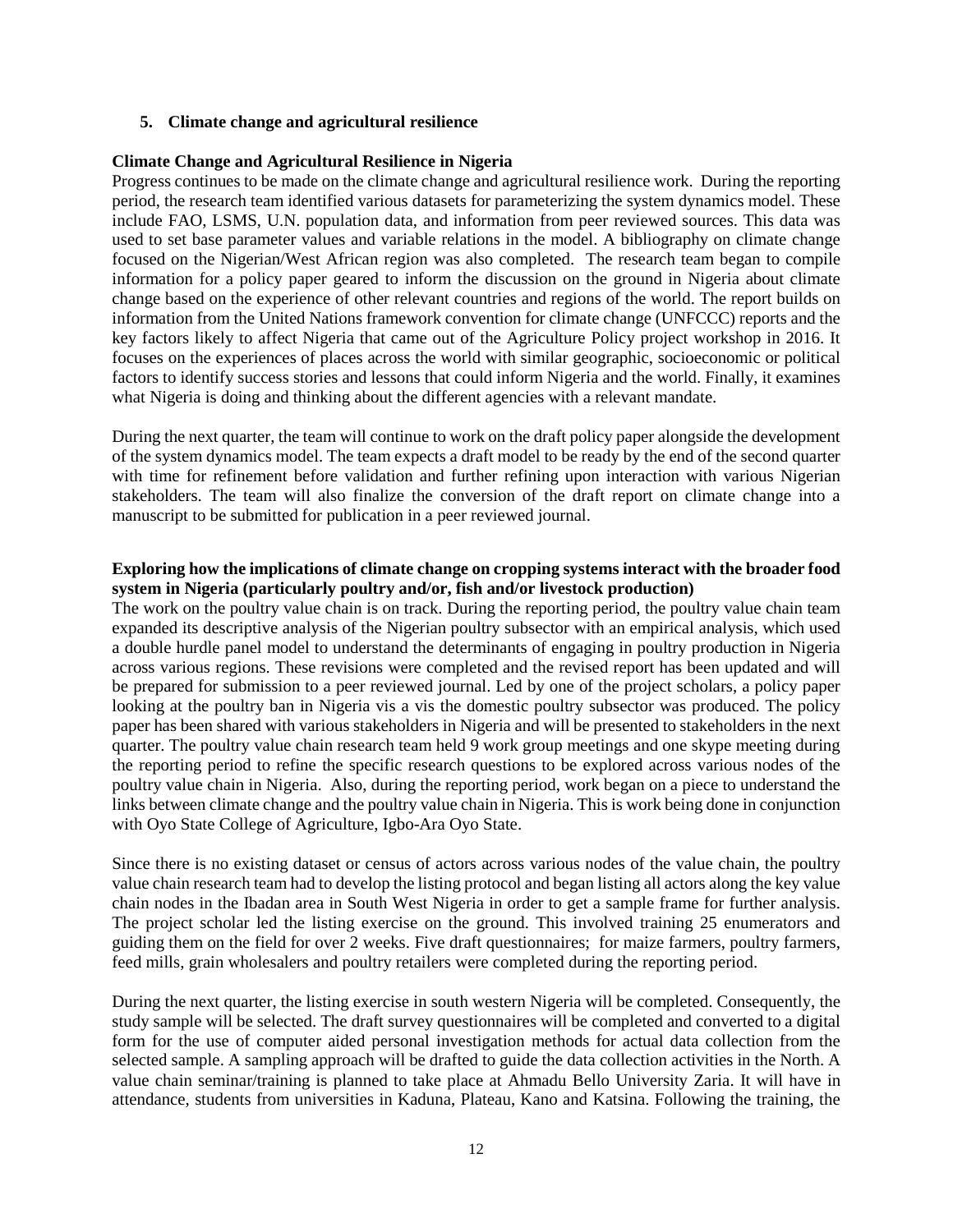listing of actors along the poultry value chain in northern Nigeria will be conducted. During the next quarter the work on the link between climate change and the poultry value chain will continue and further steps will be made towards launching the data collection for the poultry subsector.

#### **6. Political economy of policy making in Nigeria**

#### **Political Economy of Policymaking in Nigeria: Applying the Kaleidoscope Model**

In the first quarter, the research team working on the political economy of policy making in Nigeria planned to finalize a draft paper after receiving feedback from knowledgeable stakeholders, including those who were interviewed in June/July 2016 in Abuja, Nigeria. In addition, the semi-structured interviews with stakeholders at the state level will be completed.

During the first quarter, the political economy team members finalized a paper on the "Institutional Limits to Land Governance Reform: Federal-State Dynamics in Nigeria," which was published as NSSP Working Paper No. 38. In addition, the team completed its state-level interviews. In addition to the three states originally planned (Cross Rivers, Katsina, and Ondo), the research team expanded the interviews to Jigawa, Kaduna, and Kano. The expansion of the sample has revealed important differences in implementation of systematic land titling and regularization (SLTR) across states. An implementation index has been constructed that examines whether a GIS system has been established, land records have been digitized, certificates of occupancy (CfOs) have been titled, CfOs have been issued, the level of CfO uptake, the incorporation of a budget line for SLTR in the state budget, and a cash release for SLTR by the state level ministry of finance. States that have achieved more of these goals are considered to have progressed further with implementation.

In the next quarter, the research team will probe four main hypotheses explaining differentiation across the six states with regards to the implementation index described above: the presence of policy champions, political affiliation of governors, level of donor funding, and tensions within the state-level lands ministries.

#### **Component 3: Strengthening evidence-based policy process and promoting impact**

#### **a) Strengthening policy process by bridging the gap between "knowledge providers" and "knowledge users"**

Under this component, the Nigeria Agricultural Policy Project seeks to systematically bring together various stakeholders and actors in the policy process so as to share knowledge that can contribute to improved policy processes. In this context, the Nigeria Agricultural Policy project will distinguish between two types of engagement, "primary engagement" and "secondary engagement" The former involves close interaction and collaboration in generating research outputs with policy researchers and the academic community. The latter is about interaction with those who are affected or influenced by policy and who, through their participation in the policy process, also influence policy. Regarding primary engagement, all research activities undertaken by the project involve research teams that composed of professor and student pairs from various universities in Nigeria. In the first quarter, a research team from ABU consisting of Professor Zakari Absulsalam, Mrs. Jamila Rame Mani (PhD student), and Dr. Makama Aliyu Saleh (researcher) was formed towards a new research topic titled "Macroeconomic factor influence on agricultural policy implementation and outcomes" which was approved in the work plan for year 2 of project implementation.

Under primary engagement, a series of consultative meetings were undertaken with various stakeholders in the first quarter. As part of the preparation for phase-2 data collection, project impact evaluation team for the pilot SLTR program, has held series of consultative meetings with the World Bank team involved in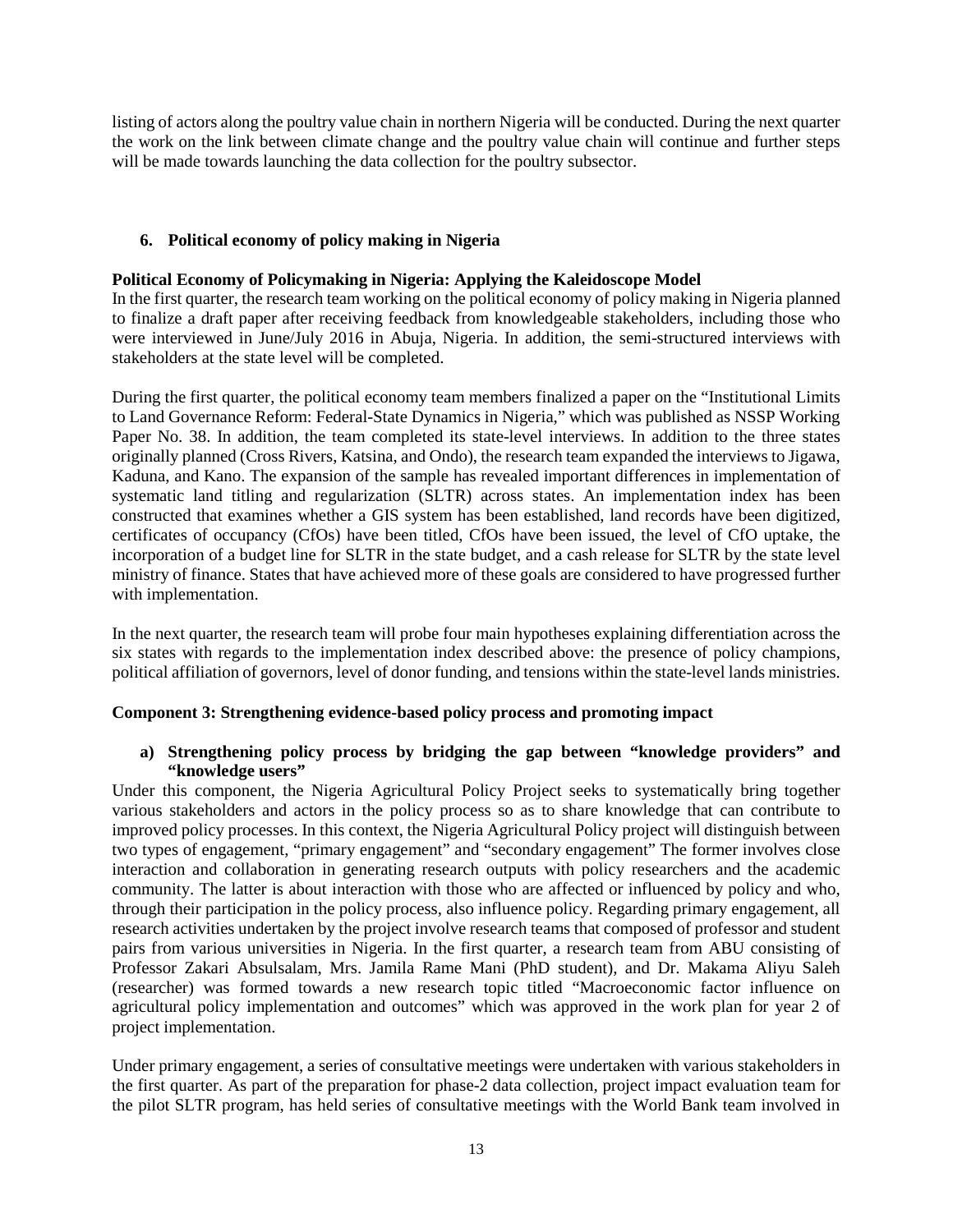the SLTR impact evaluation. Following these consultation with the World Bank team, the design phase-2 mid-line data collection in Ondo State to be implemented in year two of the Agricultural Policy Project's implementation was finalized. In addition, the research team addressing political economy issues in Nigeria had a high level of stakeholder involvement work due to the reliance on fieldwork interviews to understand variations in SLTR implementation. Specifically, more than 80 interviews were conducted across the six states including Cross Rivers, Katsina, Ondo, Jigawa, Kaduna, and Kano. These interviews were predominantly with government officials in state-level land ministries, clerks in state assemblies, donors, and traditional authorities (including representatives to the Obong of Calabar, the Oba in Ondo, and various emirs in the Northern states). These interviews were undertaken to better understand the variation of STLR in the states listed above.

Regarding secondary engagement, on December 14, 2016, Dr. Patrick Hatzenbuehler gave a seminar presentation as part of the Feed the Future Nigeria Agricultural Policy Project at Ahmadu Bello University (ABU) in Zaria (Kaduna State) on "production expectations and agricultural price formation in Nigeria". The seminar presentation was based on research work that assumed that the degree to which food prices are formed by local conditions and prices in other markets vary within a crop year, but often under explainable circumstances such as during weather anomalies. Findings from the research suggest that the overall impacts of weather on prices in the analyzed markets were broadly small implying that other nonweather factors such as transportation infrastructure, crop storage capacity, information networks, and other local market structure factors are also important for explanation of rural food price variation. The seminar was well received and attended by 68 participants from academia (53 males and 15 females) including faculty members, researchers, and students at Ahmadu Bello University.

During the reporting period, both students enrolled under the Visiting Scholar's Program made presentations of their work in the department of Agricultural, Food and Resource Economics at MSU and got feedback from faculty and students. One scholar (Mr. Wale Ogunleye), who is an active member of the poultry value chain team, completed a policy paper focused on the poultry import ban in Nigeria vis a vis the country's domestic poultry subsector. This brief has been circulated to various stakeholders within and beyond Nigeria. It will also be presented (by Mr. Ogunleye and/or other team members) to stakeholders including ministries of agriculture in 2017. Furthermore, Dr. Adeola Olajide of University of Ibadan (the Nigerian advisor of Ms. Charity Ekerebi) also visited Michigan State University under the project scholar program (November 23<sup>rd</sup> to December 18<sup>th</sup> 2016). During her visit, Dr. Olajide gave a seminar on "Climate" change and food security in Nigeria". She attended a Development Economics Conference held on campus (where recent studies on development economics were presented by PhD students from around the USA with opportunity for feedback from faculty and other students) on December 3<sup>rd</sup> 2016. She sat in on a graduate class at MSU and participated in the Agricultural Economics Department's weekly seminar series. Dr. Adeola met with 14 faculty and staff to discuss issues relating to research and teaching. She also met with the faculty librarian to discuss ways in which academic resources and datasets could be more accessible to Nigerian scholars. Dr. Adeola described her visit as rewarding and encouraging and observed several times her amazement at her student's increased confidence. A full draft report of her visit has been compiled and is being finalized.

Other efforts to strengthen the policy process by bridging the gap between "knowledge providers" and "knowledge users during the review period include meetings and round table discussions with State Commissioners for Agriculture (Nasarawa and Rivers States); Permanent Secretary's State Ministry's of Agriculture (Ebonyi and Kaduna States); and Directors, Planning Research and Statistics (Ebonyi, Kaduna, Nasarawa and Rivers States). They also included Directors, Project Monitoring and Evaluation of State Agricultural Development Programmes (Ebonyi, Kaduna, Nasarawa and Rivers State) and Faculty members at the Nasarawa State College of Agriculture. In Ebonyi State, the State Ministry of Agriculture, welcomed the project's effort at strengthening the linkages between Faculty at Ebonyi State University and the Ministry. Working with Mr. Ndukwe Okpani of the Ebonyi State University, the study team on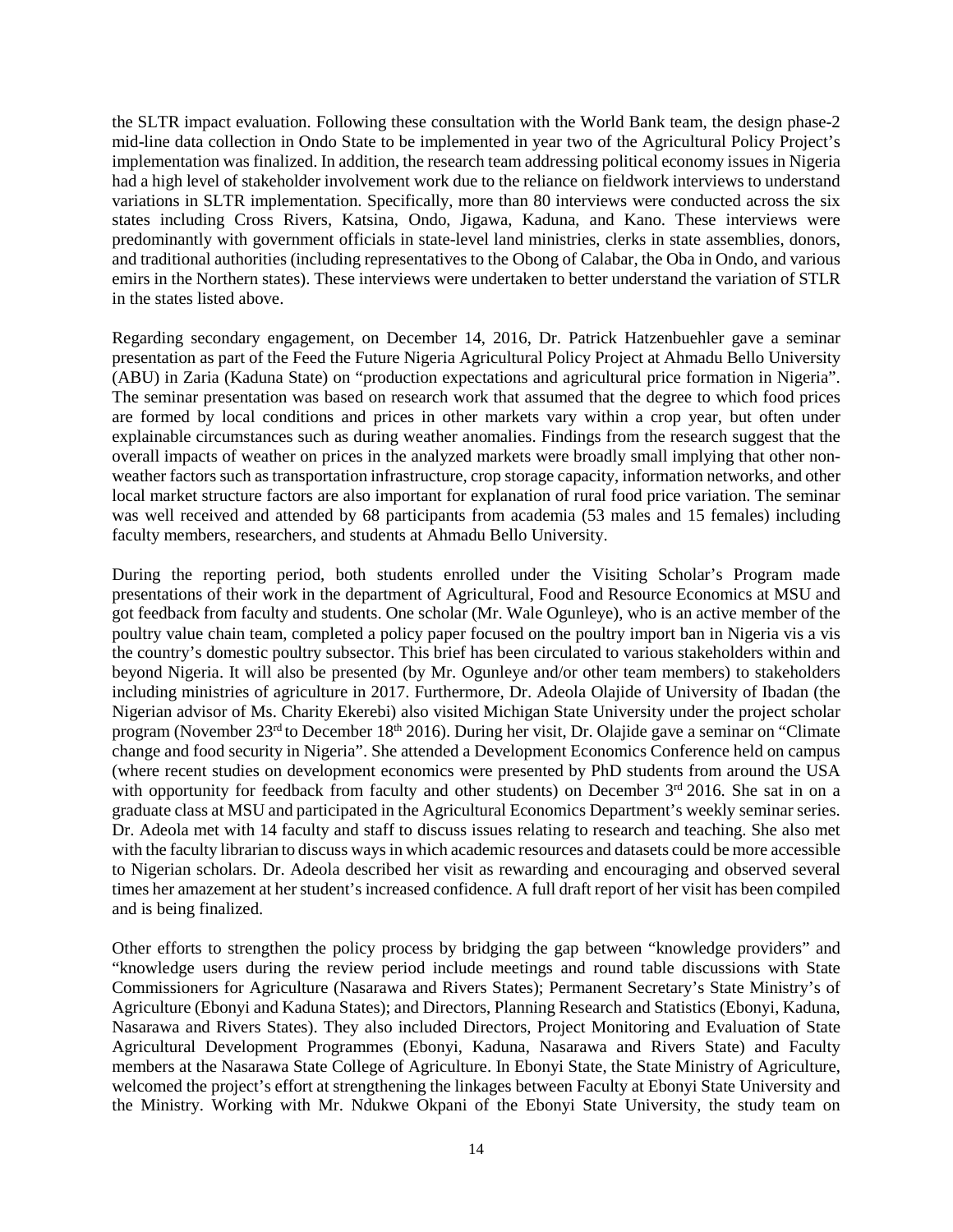pesticides plans to present its preliminary findings to the State Ministry of Agriculture in the second quarter and share its final report in the third quarter. In Nasarawa State, the State Ministry of Agriculture and indeed the State Government recognize the College of Agriculture as the go to, on questions on agricultural policy of the State. Hence, the project team followed the meetings with discussions on collaborating with the Nasarawa College of Agriculture on mutual beneficial research issues. Collaboration is being nurtured, and this led to the submission of a grant proposal, conceptualized by Faculty at two institutions, on issues relating to sustainable land access for agriculture. In Kaduna State, Drs. Oyinkan Tasie, Laura Schmidt – Olabisi, and Saweda Liverpool-Tasie working with Faculty at Kaduna State University are working with the Kaduna State Ministry of Agriculture to convoke a round table inter-ministerial consultation on the State's Agricultural Implementation Plan and the Agricultural Promotion Policy. The overarching objective is to improve the understanding of individual and collective mandates of relevant Ministries, Departments and Agencies of the Kaduna State Government towards the delivery of key goals and objectives contained in the State Agricultural Implementation Plan and that of the Agricultural Promotion Policy. In Rivers State, the State Ministry of Agriculture is planning to host the meeting of State Commissioners for Agriculture (date yet to be determined). However, the research team working on the Pesticide case Study is interacting with the State Ministry and other States to articulate the issue of Pesticide regulation for discussion at the Commissioners forum.

Due to the projects outreach at the state level, the project was contacted by United States Institute of Peace (USIP) to participate in a high level consultation on October 20, 2017 involving 19 state governors from Northern Nigeria in Washington D.C.. State governors were on a tour exploring opportunities to attract investments in their states and promote various state objectives; typically involving agriculture. Dr. Oyinkan Tasie (representing the project) participated in a Panel Discussion on 'Leveraging Natural, Organizational, Financial and Human Resources to Prepare for Investment' moderated by Dr. Paul Lubeck of John Hopkins University. The panel discussion was used to highlight the project as a special purpose vehicle funded by USAID Nigeria Mission. Other project activities including research output and engagement on agriculture and agricultural policy in Nigeria were shared. This information was well received particularly research output on particular states .Several governors including those of Bauchi, Borno, Kano, Kwara and Plateau State shared their direct contacts and extended an invitation for a visit to their states as well as provide further briefing of the Projects work.

Based on interactions at the regional level (West Africa), the importance of state level actors in agricultural policy in Nigeria, and the project's state level engagement, the project (represented by Dr. Oyinkan Tasie) participated in the High-level Consultation on Agricultural Promotion Policy (APP) in Abuja on December 15 and 16, 2016. The consultation was organized by the National Association of Nigerian Traders (NANTS) and drew participants from both the Public and Private Sector including policy actors at the Federal and State Level.

#### **b) Policy communication and outreach**

To meet the significant and increasing need to interact with a broader set of stakeholders in the agricultural sector, the Nigeria Agricultural Policy Project has been structured in such a way that that the key outputs emanating from the project are disseminated effectively and in a timely manner to all relevant stakeholders in the agricultural sector through seminars, research papers, and policy notes. Relevant research outputs including research articles and policy briefs have continued to be shared with stakeholders to ensure that research result implications are thoroughly considered in the broader policy community in the country. Adverts for upcoming seminars including those by the project scholar (Ms. Ekerebi) and her advisor (Dr. Olajide) at MSU were prepared and widely distributed across the MSU campus. During the reporting period, articles documenting the research activities and experiences of the project scholars at MSU were produced and disseminated through emails and video to project stakeholders across Nigeria. These include all participants at the project's first conference, the Nigerian Agricultural Economics Association members,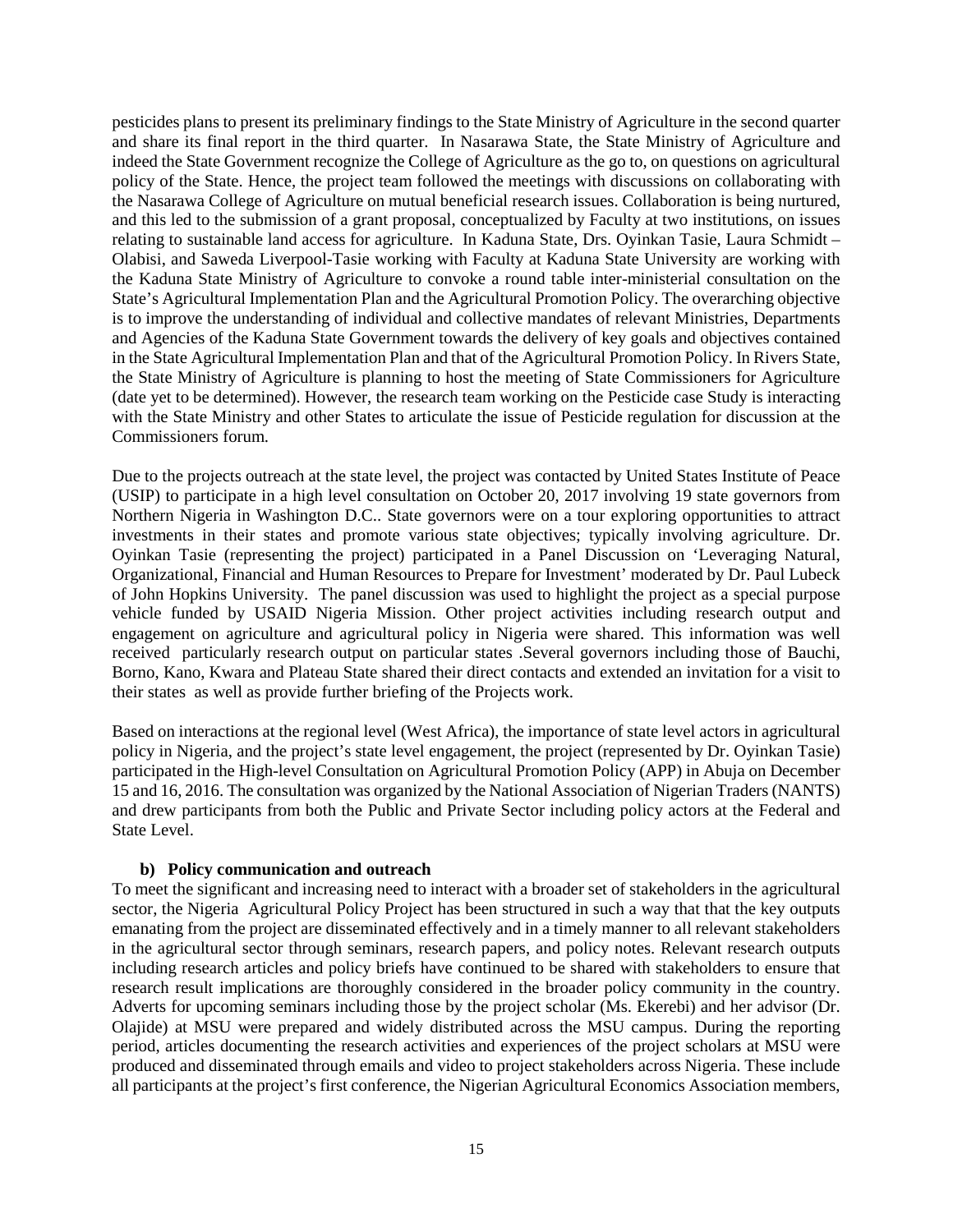the Agricultural Policy Research Network, and partner institutions. Please see Annex G for output emanating from the Project's research activities and featured stories.

While dissemination of outputs emanating from the Nigeria Agricultural Policy Project undertaken jointly by both MSU and IFPRI-NSSP (see seminars, publications, policy notes etc.) through various channels including the websites of the two institutions, it was decided that the project needs to have its own dedicated website where all project related outputs will be shared with stakeholders in the agricultural sector. Towards the end of the first quarter work began on the construction of this dedicated project website which is expected to be in the public domain in the course of quarter 2.

#### **c) Strengthening contacts and interacting more with the media**

In the first quarter of FY 2017, the Nigeria Agricultural Policy Project organized an Introductory Policy Communications training course at the Federal Ministry of Agriculture and Rural Development (FMARD) which was attended by representatives from several Departments in FMARD (see Annex F for details on Departments). Representatives from the Media Department attended the training course including FMARD's Deputy Director of Information. The project's collaboration with Nigerian researchers has recently extended to the information units of universities (generally staffed by well-resourced personnel) such as the University of Ibadan. These units, working with the project, have begun work on enhancing national capacity through the training of agricultural desk officers/relevant personnel (journalists) of media houses towards strengthening the responsiveness of the media to delivering on its obligations as the 'forth estate' in the democratic setting. For the project, this is specific to focusing on enhancing accountability of government to its policy obligations in the agricultural sector.

### <span id="page-15-0"></span>*2.3 M&E Plan Update*

The project had done remarkably well in achieving its performance targets set out for year 1. By the end of the year 1, the project had achieved or surpassed its performance targets in 11 out of 13 indicators. The two indicators that had not been achieved include 1) number of technical training offered to build technical skills and capacity for policy analysis and 2) number of agricultural and nutritional enabling environment policies analyzed as a result of USG assistance. For the number of technical training courses offered to build technical skills and capacity for policy analysis, the project only managed to conduct 12 out of 16 courses (75 percent). This was the case as the planned training courses did not materialize due to delays with the appointment of new leadership of FMARD and most or the senior advisers to the HMA resulted in postponement of these courses in year 1. Training courses in year 2 were adjusted to 14. Regarding the number of agricultural and nutritional enabling environment policies analyzed, the Nigeria Agricultural Policy Project only managed 2 analyses (29 percent) in year 1 of project implementation. For this indicator it was agreed during the planning phase of the project that only the analysis aspect of policies<sup>[1](#page-15-1)</sup> would be covered by the project. Contribution to these policies is on a demand driven basis and dependent on the policies that FMARD is working on at any particular time. Following a review of its performance in year 1, indicators for the second year of project implementation were appropriately adjusted based on the performance in year one. In addition to the two indicators from year 1, the project has also recently amended the indicator on number of collaborative research teams involving local partners formed and undertaking policy research and analysis. The Agricultural Policy Project initially planned on having 10 teams formed following a request from USAID Nigeria to add two additional research topics (Malnutrition and Biotechnology) to the work plan in year two. Following a management meeting with USAID it was decided that the malnutrition study be given priority and as such the biotechnology study was dropped.

<span id="page-15-1"></span><sup>&</sup>lt;sup>1</sup> Polices covered under this indicator include 1) Institutional architecture for improved policy formulation, 2) Enabling environment for private sector investment, 3) Agricultural trade policy, 4) Agricultural input policy, 5)Land and natural resources tenure, rights and policy, 6) Resilience and agricultural risk management policy and, 7) Nutrition.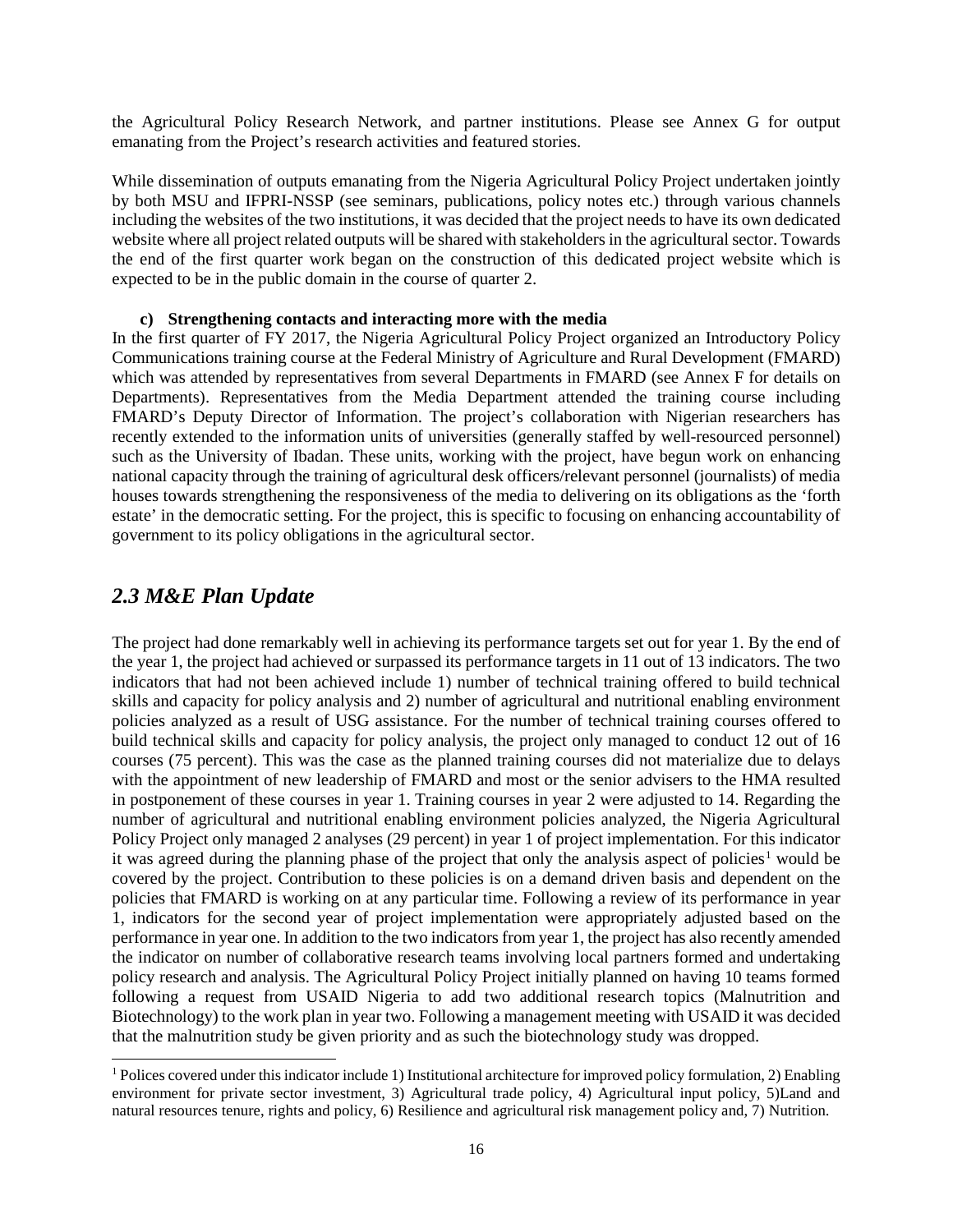# <span id="page-16-0"></span>**3. INTEGRATION OF CROSSCUTTING ISSUES AND USAID FORWARD PRIORITIES**

### <span id="page-16-1"></span>*3.1 Gender Equality and Female Empowerment*

In the first quarter, research teams continued to consider gender as a critical issue in the development of their research questions and in their research analysis. The climate change study conducted by the visiting scholar (MSc student at University of Ibadan) during the reporting period focused on the effect of climate variables on the differential yield between male and female crop farmers in Nigeria. She found that while climate variables affect both males and females, it contributes to the yield differences indirectly through their differential ability to cope with its effects. Male farmers being better endowed with resources are better able to cope with climate induced shocks. A key policy implication from this work is the need for a gender‐ disaggregated approach to agricultural development in Nigeria which Ms. Ekerebi discussed. For the research on land governance, for example, both the baseline and midline data were designed and administered in an age and sex-disaggregated manner where practices, perceptions and outcomes of the SLTR program were collected from both the head as well as spouse in the households. Analysis of such data will enrich the on-going debate on the impacts of land tenure reform programs on female empowerment by looking at program impacts on intra-household bargaining power and decision making both within and across households. Moreover, the two conference papers accepted for presentation at the World Bank land Conference in March 2017 investigate intra-household age and sex differentiated impact of reforms and perceptions of property transfers and tenure security.

Gender was a key factor studied and highlighted in poultry subsector analysis found in the project research paper 21. The paper clearly reveals active participation among Nigerian women in smallholder poultry production. Extending beyond a household analysis to an individual analysis, the study showed that a significant proportion of smallholder female poultry farmers in Nigeria are not the heads of household, particularly in the north where between about 60% and 90% of the female poultry farmers are not the heads of household. However, though women are not excluded from participation, they tend to have fewer birds compared to males. The analysis clearly shows the need for particular attention to be paid to factors that would encourage sustained participation by Nigerian females with increased opportunities to expand in the subsector.

### <span id="page-16-2"></span>*3.2 Youth Development*

Although the topic is not an independent one currently being conducted by the Nigeria Agricultural Policy Project researchers in Year 2 of the Project, it is still featured in some studies. For example, the poultry subsector analysis paid particular attention to youth engagement. The empirical analysis conducted during the reporting period revealed that though adults between 35 and 60 are the most active age group in poultry farming, there is still significant participation by young adults (between 25-34) in the north, accounting for between 15% and 20% of bird owners across survey years. This implies that policies in the sector could target this age group to better understand the nature of their engagement in the sector and support their successful participation to improve livelihoods and reduce poverty.

Furthermore, Dr. George Mavrotas is currently leading policy relevant research on the overall nexus between youth employment and agricultural transformation in Nigeria at the IFPRI Abuja Office and a number of policy relevant research papers are expected to be available for dissemination soon. An IFPRI Discussion Paper (No. 01579) on youth employment, agriculture transformation, and rural labor dynamics in Nigeria co-authored by Dr. George Mavrotas and Ms. Margaret Adesugba was published in December 2016. Please see relevant link below:<http://ebrary.ifpri.org/cdm/ref/collection/p15738coll2/id/130962>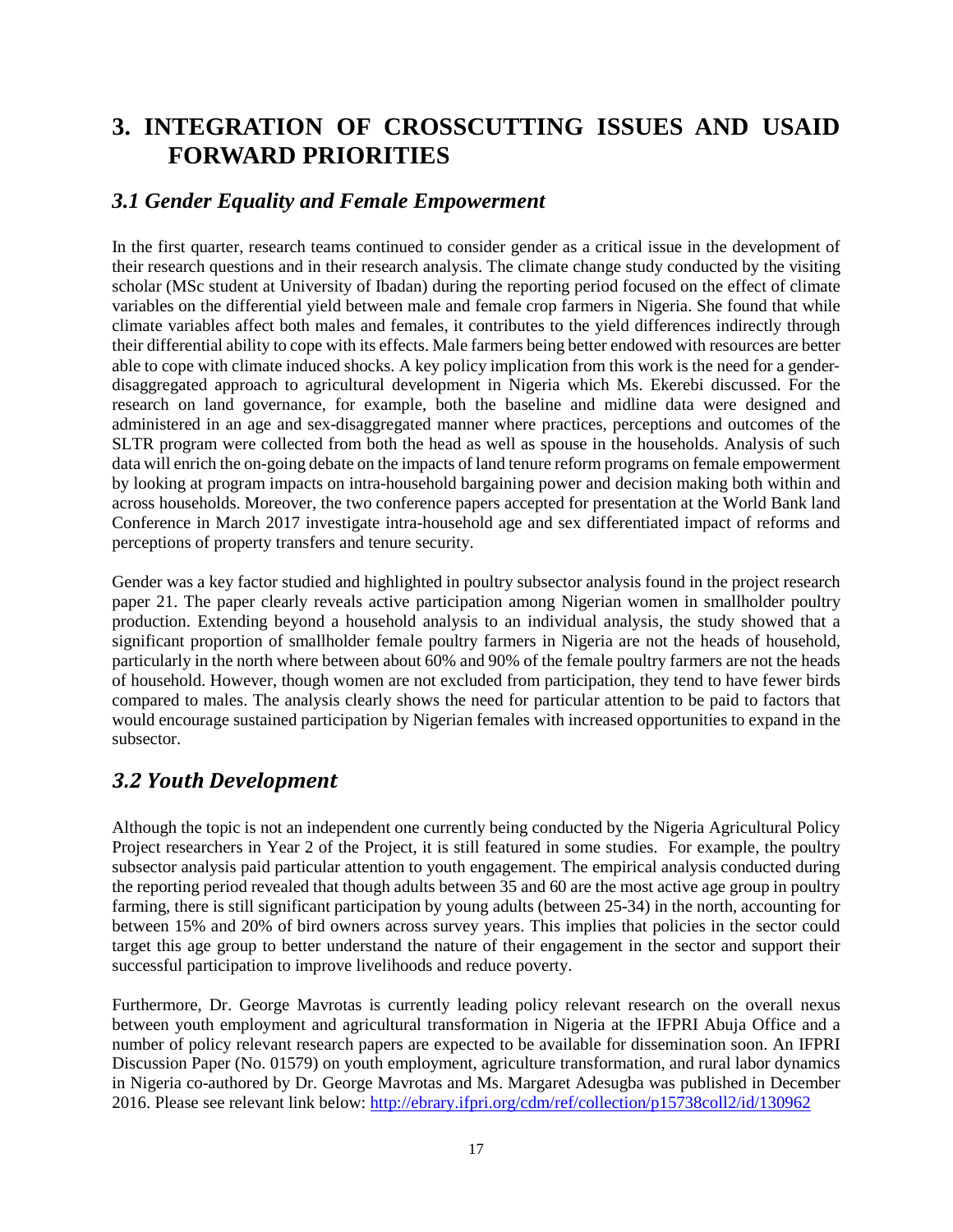# <span id="page-17-0"></span>**4. STAKEHOLDER PARTICIPATION AND INVOLVEMENT**

The Nigeria Agricultural Policy Project has continued to engage actively with various stakeholders in Nigeria. To date a cumulative 30% of the annual target on the number of individuals who have received USG supported short-term technical training in agricultural sector productivity or food security policy analysis training (EG.3.2-1) has been achieved. Similar achievements were made regarding the formation of research teams(89 %) and the number of participants attending project organized events(107 participants i.e. 36% of the annual target achieved by the second quarter). Furthermore, an accumulated 40% of the annual target on the number of stakeholder learning forums (national or global) held where findings/best practices are presented was achieved. In addition, all research activities involved a range of stakeholders in the agricultural sector and a number of research teams have either held meetings or conducted interviews with a range of key informants from various stakeholder groupings for their respective research topics.

Other interactions with stakeholders, particularly at the state level, have already been articulated above under component 3.1 - Strengthening policy process by bridging the gap between "knowledge providers" and "knowledge users.

# <span id="page-17-1"></span>**5. MANAGEMENT AND ADMINISTRATIVE ISSUES**

#### **Staff Developments**

- The IFPRI Abuja Office is currently recruiting a Senior Research Assistant/Research Analyst (to replace a Senior Research Assistant who resigned in September 2016 in order to study for a PhD program in the UK). This will be a locally hired position based in the Abuja Office.
- Dr. Mulubrhan Amare took up his appointment on December 5, 2016 as an Associate Research Fellow for the IFPRI-NSSP program; he will be based in Washington DC (DSG Division).
- At the end of this quarter, the staff at the IFPRI Office in Abuja include: a Senior Research Fellow & Program Leader (Chief of Party), 2 Associate Research Fellows, a Country Program Manager, a Research Analyst, 2 Senior Research Assistants, a Senior Program Assistant, a Program Assistant, a Communications Specialist, a Communications Assistant, and a driver.

# <span id="page-17-2"></span>**6. LESSONS LEARNED**

During the visit of our first Project scholars to Michigan State University in the reporting period, the project learned that the experiences of visiting students and professors extend beyond the opportunity to take courses at MSU and to present research and get critical feedback from other scholars. While these traditional ways of learning were appreciated by scholars and their professors, interaction with the visitor during their stay and in exit interviews conducted by members of the project management team revealed several other intangible (difficult to measure) benefits worthy of note. One key lesson learned is that 3 months is not too short to have a significant effect on a young researcher. Some observations from the first scholar include:

1. Increased determination of the students due to their participation in the program. Ms. Ekerebi (the first Msc. project scholar) mentioned several times that just being around scholars at MSU who were so good at what they did was motivational. It encouraged her to work hard, changed her perspective about what she could do and instilled in her the desire to always do her best.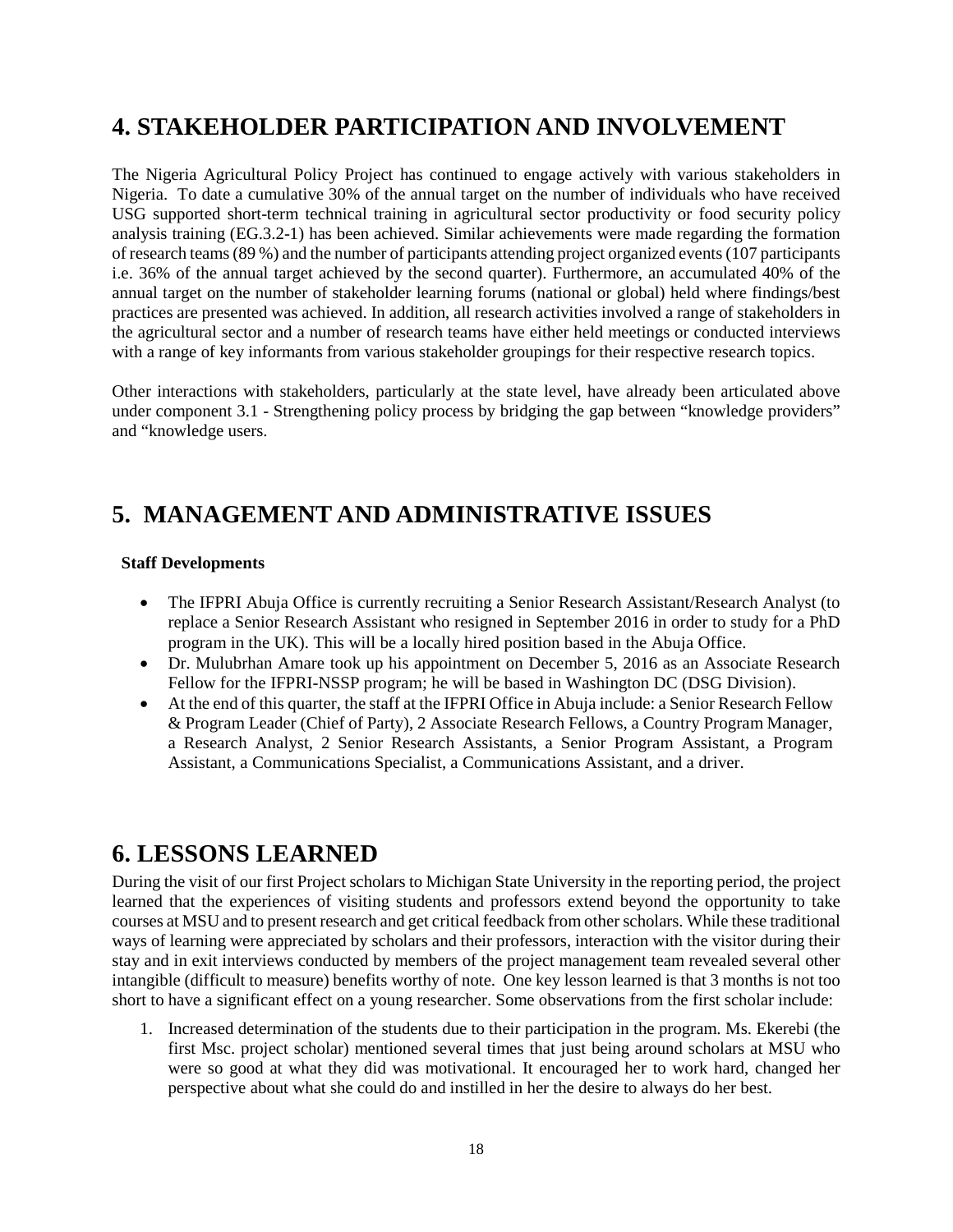- 2. Increased confidence of the student. The student's Nigerian professor mentioned several times her surprise at how much the student's confidence (particularly about her research) had increased since she left Nigeria. Consequently, the Nigerian professor asked to sit in on one of the student's classes to observe and potentially learn from the MSU professor's teaching activities and style.
- 3. During the Nigerian professor's visit to MSU, she expressed interest in learning more about the content, design and structure of graduate courses as well as resources available to support teaching, particularly large classes. The project facilitated meetings with the graduate program coordinator in the department of agricultural economics and the university's teaching resource centers. These meetings provided concrete information and resources (including some books given to the professor) that were highly appreciated and tips about options to be explored. In response to the experience responding to this articulated demand from the professor and its apparent usefulness, the project management team is currently preparing for future visiting professors to explore teaching strategies and the use of technology at MSU during their visits

Working with the first two project scholars, we learned what was needed to welcome student scholars. For one of the students, it was their first time to travel outside of Nigeria. In fact, it was their first airplane ride. The project needed to be especially cognizant of the students' needs as they acclimated not only to a different climate but to living and studying in a very different country. This included helping them to set up bank accounts, enrolling as life-long learners, securing permission to participate in additional classes as auditors. Not to mention, helping them to sign up for social security cards so they could receive their monthly pay. Multiple trips to the Lansing Social Security office was required. All the while, the students learned to balance continued work on their FSP research and the academic requirements to succeed in the coursework.

# <span id="page-18-0"></span>**7. PLANNED ACTIVITIES FOR NEXT QUARTER/UPCOMING EVENTS**

- Training on Computer Assisted Personal Interview-CAPI in line with land governance research activities, Akure, Ondo State.
	- o Dates: January 24, 2017
- Data collection for the mid-line survey in relation to Activity 2.8 "Land governance and investment implications for sustainable and more effective land tenure administration systems", Akure, Ondo State.
	- o Dates: January 25-30, 2017
- Introduction to Stata training course at the Federal University of Technology, Minna (requested by the University), Niger State
	- o Dates: February 2017
	- o Training delivery: two parallel sessions over 2 days delivered to 50 participants (25 max per session)
- Introduction to policy communication training course at the Federal University of Agriculture, Abeokuta, Ogun State.
	- o Dates: March 2017
	- o Training Delivery: one session over 2 days delivered to 25 participants
- Training course on Value Chains at ABU, Zaria, Kaduna State.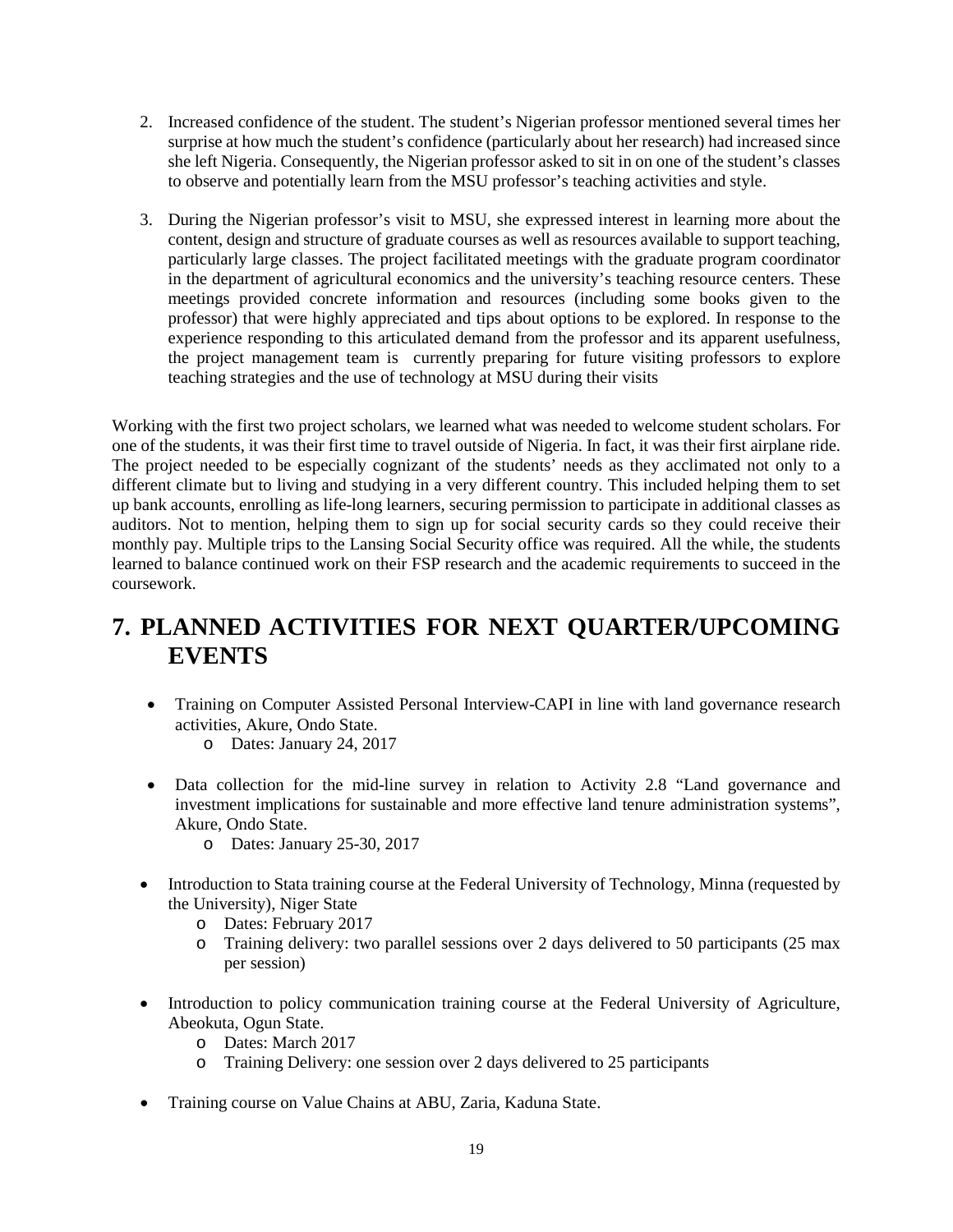- o Dates: February 20 21 2017
- o Training Delivery: one session over 2 days delivered to between 70-100 participants
- Training for listing exercise for developing sampling frame for Value Chain study in Northern Nigeria at ABU, Zaria, Kaduna State.
	- o Dates: February 22-24
	- o Training Delivery: one session over 2 days delivered to between 30-40 participants
- Pretesting and supervisor training for actual poultry value chain data collection (Ibadan, Nigeria) o Dates: February 25- March 2nd
- Data analysis training for staff from ADPs across several Nigerian States, Abuja, Nigeria
	- $O$  Dates: March 7-9<sup>th</sup>, 2017
	- o Training Delivery: one session over 2 days delivered to between 30-40 participants

## <span id="page-19-0"></span>**8. WHAT DOES USAID NOT KNOW THAT IT NEEDS TO?**

# <span id="page-19-1"></span>**9. HOW IMPLEMENTING PARTNER HAS ADDRESSED AOR COMMENTS FROM THE LAST QUARTERLY REPORT.**

Comments were received from USAID-Nigeria related to the structure and organization of the Q4 report and annual report of Year 1. The Nigeria Agricultural Policy Project management team was advised by Dr. Osagie to restructure the implementation status section of the quarterly reports from now on in line with the Award Agreement so as to clearly report according to project activities. The current report follows these new guidelines.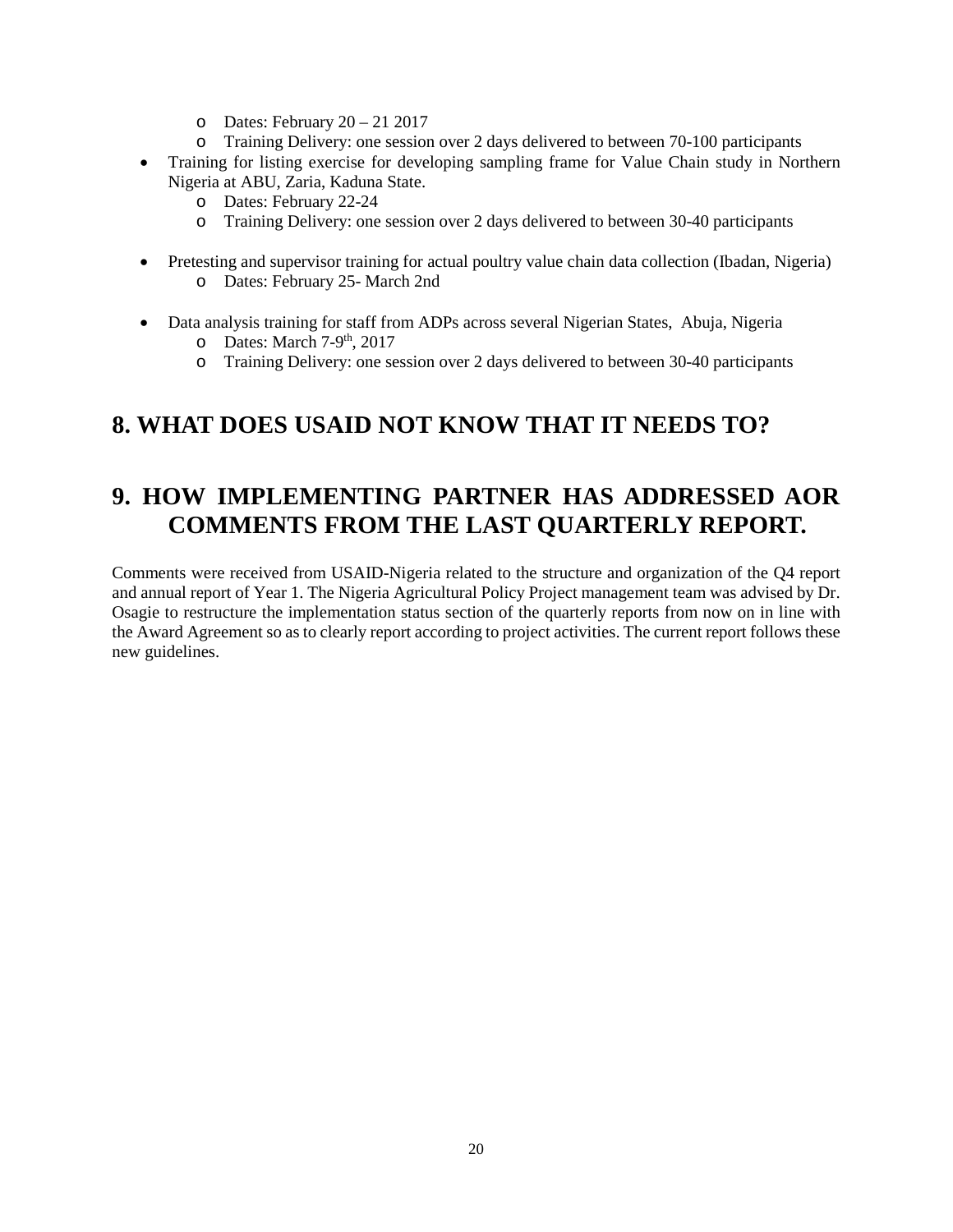### **ANNEX A: PROGRESS SUMMARY**

NOTE: Revisions to the MEP plan were made taking into account USAID/Nigeria's comments and the MEP was resubmitted to USAID/Nigeria on December 4, 2015. The Feed the Future Nigeria Agricultural Policy Project on January 18, 2016 received approval of the MEP. Achieved progress versus planned for the period disaggregated by gender, geographic area and other relevant factors (use table below).

<span id="page-20-0"></span>

|                                                                                                                                                         |                                                                                                                                                                                         |      |                      | <b>[Strategic</b><br>Objective]                         |                                              |                                   |    |    |                |                                            |            |
|---------------------------------------------------------------------------------------------------------------------------------------------------------|-----------------------------------------------------------------------------------------------------------------------------------------------------------------------------------------|------|----------------------|---------------------------------------------------------|----------------------------------------------|-----------------------------------|----|----|----------------|--------------------------------------------|------------|
| <b>Indicator</b>                                                                                                                                        | Data                                                                                                                                                                                    |      | <b>Baseline data</b> | <b>FY</b><br>2017                                       |                                              | <b>Quarterly Status - FY 2017</b> |    |    |                | <b>Annual</b><br>Performanc                | Comment(s) |
|                                                                                                                                                         | <b>Source</b>                                                                                                                                                                           | Year | <b>Value</b>         | Annual<br><b>Cumulative</b><br><b>Planned</b><br>target | Annual<br><b>Cumulative</b><br><b>Actual</b> | Q1                                | Q2 | Q3 | Q <sub>4</sub> | e Achieved<br>to Date (in<br>$\frac{6}{2}$ |            |
| <b>Intermediate Result (IR):</b><br>1.2 Improved business environment                                                                                   | 1.1. Increased agricultural competitiveness<br>3.2 Improved responsiveness of targeted government institutions<br>3.3 Increased capacity for civic advocacy, monitoring, and engagement |      |                      |                                                         |                                              |                                   |    |    |                |                                            |            |
| Sub-IR: 1.3 Improved agricultural policy environment<br>1. Number of policy research<br>best practice papers<br>and<br>generated                        | Project<br>Records                                                                                                                                                                      | NA   | NA                   | 8                                                       |                                              |                                   |    |    |                | 12.5                                       |            |
| of<br>$\overline{2}$ .<br>Number<br>stakeholder<br>learning forums (national or<br>global)<br>held<br>where<br>findings/best practices are<br>Presented | Project<br>Records                                                                                                                                                                      | NA   | NA                   | 10                                                      | 4                                            | $\overline{4}$                    |    |    |                | 40                                         |            |

#### **Table 1(a): PMP Indicator progress - USAID Standard Indicators and Project Custom Indicators**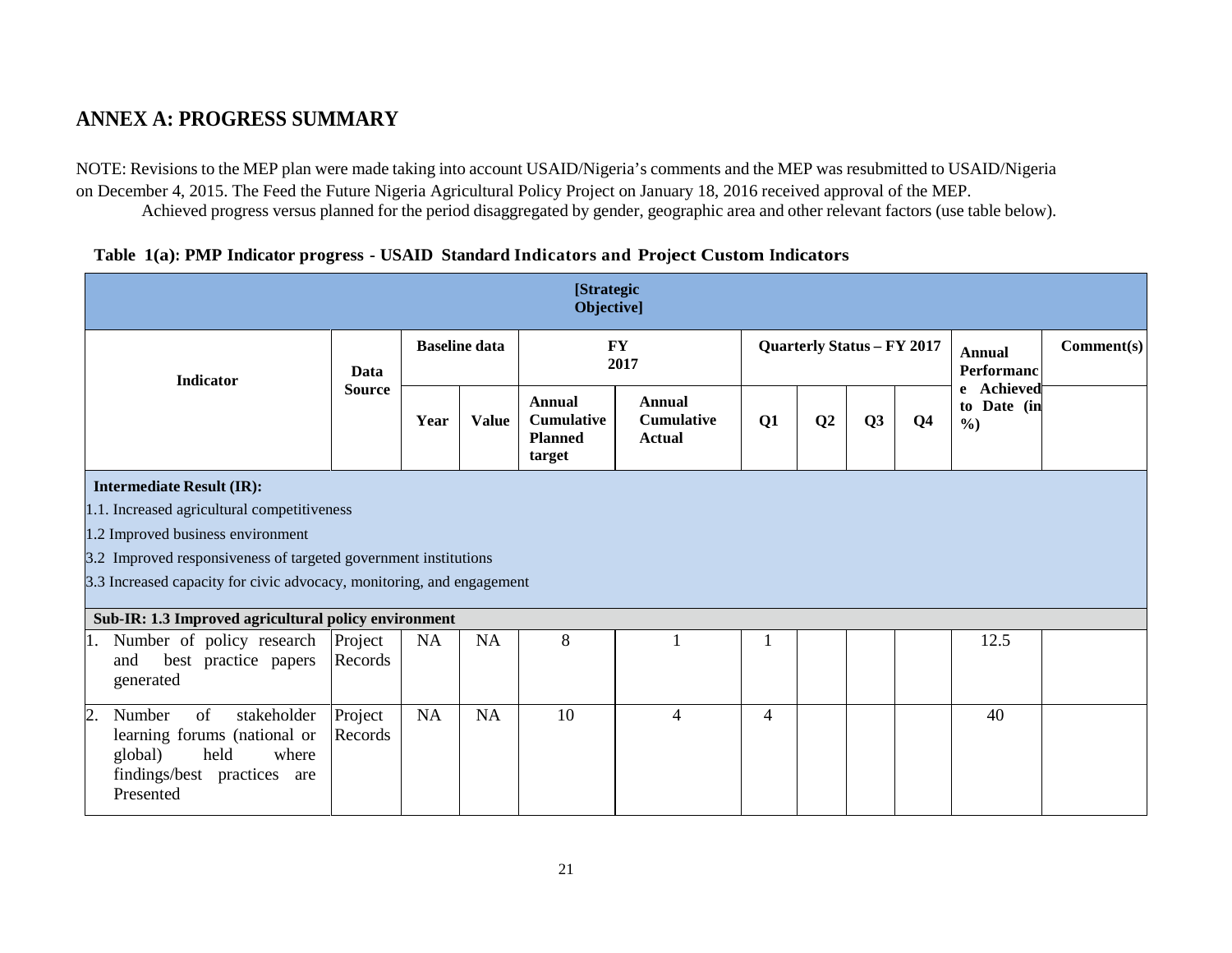| 3. | participants<br>Number<br>of<br>attending project organized<br>events                                                                                                                                                                                                                                                                                                                     | Project<br>Records | NA | NA        | 300             | 107              | 107            |  | 36             |  |
|----|-------------------------------------------------------------------------------------------------------------------------------------------------------------------------------------------------------------------------------------------------------------------------------------------------------------------------------------------------------------------------------------------|--------------------|----|-----------|-----------------|------------------|----------------|--|----------------|--|
| 4. | Number of formal, informal or Project<br>ad hoc meetings held with key Records<br>government or private sector<br>partners, where project outputs<br>and findings are discussed                                                                                                                                                                                                           |                    | NA | <b>NA</b> | 60              | 12               | 12             |  | 20             |  |
| 5. | Number of agricultural and Project<br>nutritional<br>enabling Records<br>policies<br>environment<br>completing the<br>following<br>processes/steps<br>of<br>development as a result of<br>USG assistance in each case:<br>1. Analysis<br>2.Stakeholder<br>consultation/public<br>debate<br>3. Drafting or revision<br>4. Approval (legislative<br>5. Full and effective<br>implementation |                    | NA | NA        | $7\overline{ }$ | $\boldsymbol{0}$ | $\overline{0}$ |  | $\overline{0}$ |  |
| 6. | of<br>collaborative Project<br>Number<br>research teams involving local<br>formed<br>and<br>partners<br>undertaking policy research<br>and analysis                                                                                                                                                                                                                                       | Records            | NA | <b>NA</b> | 9               | 8                | 8              |  | 89             |  |
|    | 7. Number of technical training Project<br>offered to build Records<br>courses<br>technical skills and capacity<br>for policy analysis                                                                                                                                                                                                                                                    |                    | NA | NA        | 14              | 3                | $\overline{3}$ |  | 21             |  |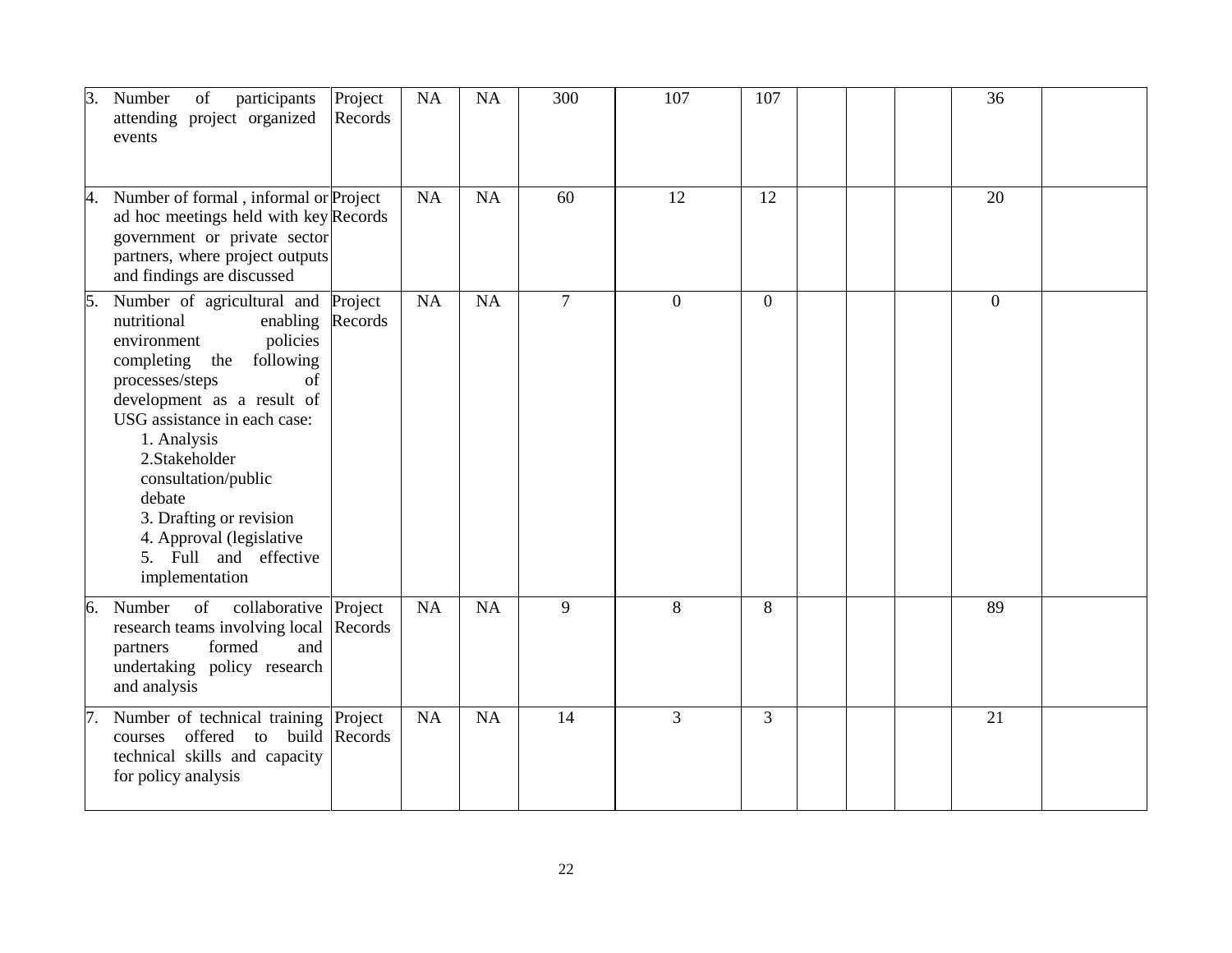| Number of individuals who Project<br>8.<br>have received USG supported records<br>short-term technical training<br>agricultural<br>sector<br>in<br>productivity or food security<br>policy analysis training                                             |            | <b>NA</b> | <b>NA</b> | 200 | 60             | 60             |  | 30             |  |
|----------------------------------------------------------------------------------------------------------------------------------------------------------------------------------------------------------------------------------------------------------|------------|-----------|-----------|-----|----------------|----------------|--|----------------|--|
| Number of individuals who Project<br>19.<br>have received USG supported records<br>long-term agricultural sector<br>productivity or food security<br>training                                                                                            |            | NA        | NA        |     | $\overline{0}$ | $\overline{0}$ |  | $\overline{0}$ |  |
| 10. Number of Nigerian graduate Project<br>students who have received Records<br>support for skill enhancement<br>training in the US through the<br>project                                                                                              |            | <b>NA</b> | <b>NA</b> | 5   | $\overline{2}$ | $\overline{2}$ |  | 40             |  |
| 11. Number<br>organizations/entities assisted Records<br>participate in various<br>to<br>roundtable and stakeholder<br>seminars<br>meetings,<br>and<br>focused<br>conferences<br><sub>on</sub><br>agricultural policy issues                             | of Project | <b>NA</b> | <b>NA</b> | 10  | $\overline{0}$ | $\overline{0}$ |  | $\overline{0}$ |  |
| 12. Index (or scorecard) of quality Baseline,<br>agriculture and food mid-term<br>of<br>security policy processes in and end-<br>Nigeria, as measured<br>by<br>stakeholder evaluation<br>$\mathsf{f}$<br>capture level of satisfaction<br>and confidence | line       | <b>NA</b> | <b>NA</b> | NA  | <b>NA</b>      | <b>NA</b>      |  |                |  |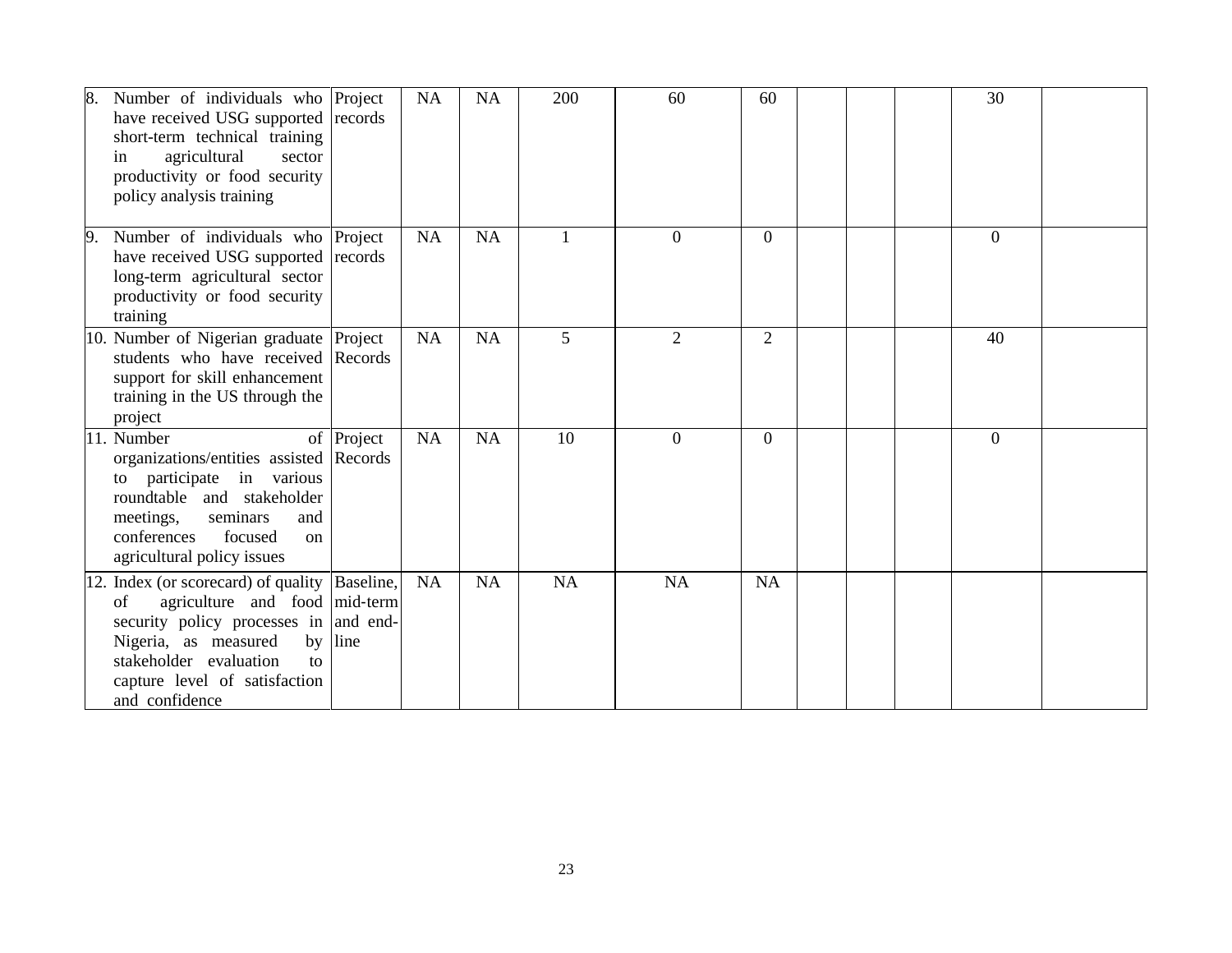| [13. Index (or scorecard) of quality [Baseline,] NA |  | <b>NA</b> | <b>NA</b> | NA | <b>NA</b> |  |  |  |
|-----------------------------------------------------|--|-----------|-----------|----|-----------|--|--|--|
| of the institutional architecture   mid-term        |  |           |           |    |           |  |  |  |
| for agriculture and food and end-                   |  |           |           |    |           |  |  |  |
| security policy processes in line                   |  |           |           |    |           |  |  |  |
| Nigeria, as measured by                             |  |           |           |    |           |  |  |  |
| stakeholder evaluation survey                       |  |           |           |    |           |  |  |  |
| to capture level of satisfaction                    |  |           |           |    |           |  |  |  |
| and confidence                                      |  |           |           |    |           |  |  |  |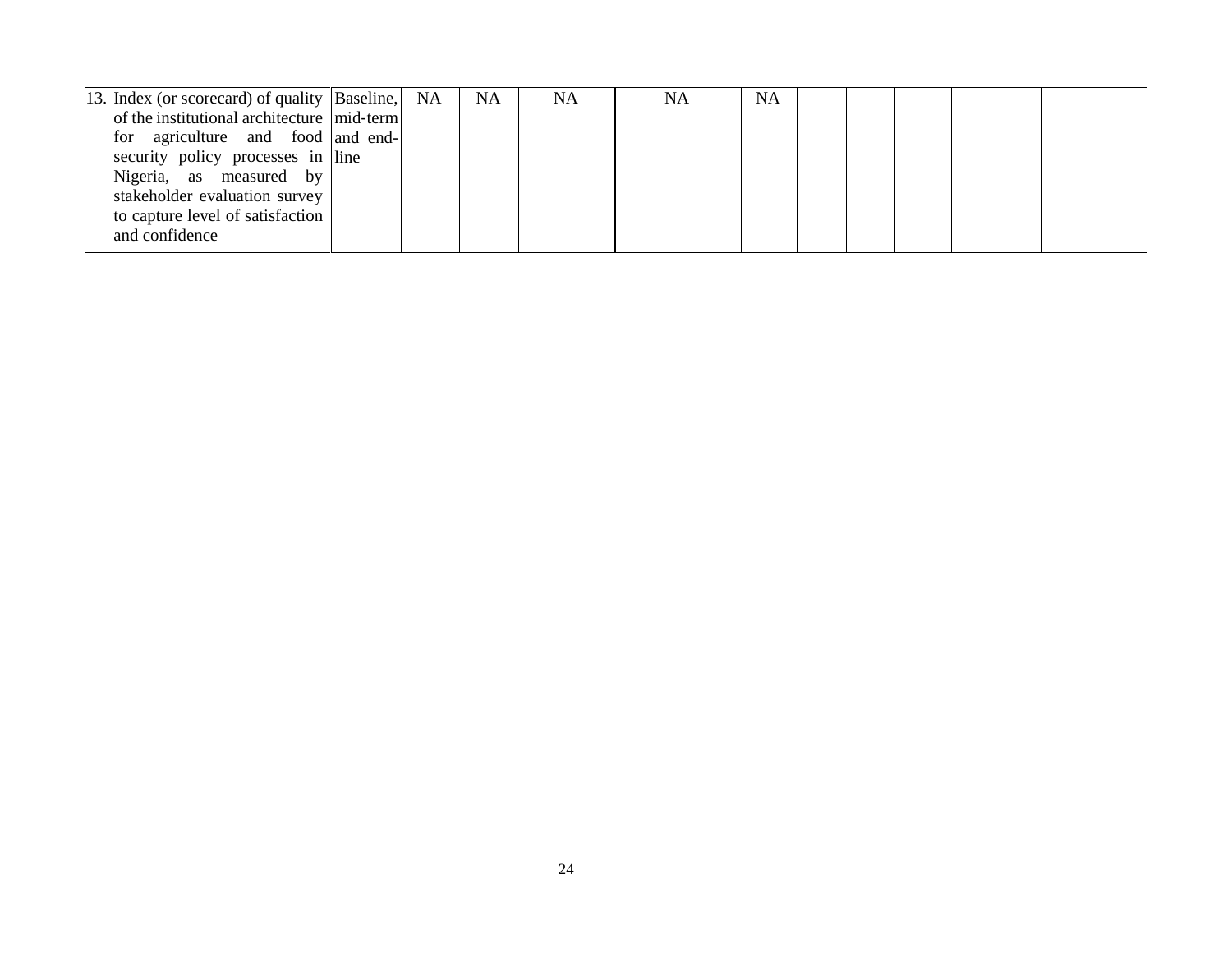### <span id="page-24-0"></span>**ANNEX B: NUMBER OF POLICY RESEARCH AND BEST PRACTICE PAPERS GENERATED**

#### **Paper description**

**1.** Policy Research Brief 19. [Contrary to Conventional Wisdom, Smuggled Chicken Imports are](http://foodsecuritypolicy.msu.edu/resources/contrary_to_conventional_wisdom_smuggled_chicken_imports_are_not_holding_ba)  [not Holding Back Rapid Development of the Chicken Value Chain in Nigeria.](http://foodsecuritypolicy.msu.edu/resources/contrary_to_conventional_wisdom_smuggled_chicken_imports_are_not_holding_ba) *Wale O. Ogunleye, Awa Sanou, Lenis Saweda O. Liverpool-Tasie, and Thomas Reardon.* November 2016.

### <span id="page-24-1"></span>**ANNEX C: NUMBER OF STAKEHOLDER LEARNING FORUMS**

| <b>Learning Forum</b>                             | <b>Location</b> | <b>Participants</b>                                      |
|---------------------------------------------------|-----------------|----------------------------------------------------------|
| 1. Production expectation and agricultural        | Ahmadu          | Attended by 68 participants from                         |
| price formation in Nigeria by Dr. Patrick         | Bello           | academia (53 males and 15 females).                      |
| Hatzenbuehler                                     | University      |                                                          |
| Adoption of Maize Dryer among Poultry<br>2.       | <b>MSU</b>      | Attended by 11 participants from                         |
| Farmers in southwest Nigeria by Ogunleye          |                 | academia (5 males and 6 females).                        |
| Mr. Wale Ogunleye.                                |                 | Presentation will also be presented                      |
|                                                   |                 | stakeholders<br>including<br>state<br>to                 |
|                                                   |                 | ministries of agriculture in Nigeria.                    |
|                                                   |                 |                                                          |
|                                                   |                 | This work has been revised and is                        |
|                                                   |                 | constituting a conceptual model for                      |
|                                                   |                 | upcoming analysis on the poultry                         |
| 3.<br>Climate variables and agricultural yield in | <b>MSU</b>      | subsector in Nigeria<br>Attended by 10 participants from |
| Nigeria: A gendered perspective by Ms.            |                 | academia (4 males and 6 females)                         |
| Charity Ekerebi.                                  |                 |                                                          |
|                                                   |                 | This work has also been revised and                      |
|                                                   |                 | incorporated into Ms. Ekerebi's                          |
|                                                   |                 | Masters thesis. Ms. Ekerebi will be                      |
|                                                   |                 | making presentations on this work at                     |
|                                                   |                 | her university and other policy                          |
|                                                   |                 | stakeholder for a. A draft brief of this                 |
|                                                   |                 | work has also been prepared and will                     |
|                                                   |                 | be finalized and the plan is to have                     |
|                                                   |                 | the brief distributed widely to                          |
|                                                   |                 | various networks                                         |
| Climate<br>Change-Food<br>Security-<br>4.         | <b>MSU</b>      | Attended by 18 participants from                         |
| Governance Nexus: What Options for                |                 | academia (10 males and 8 females)                        |
| Smallholder Farmers in Nigeria? By Dr.            |                 |                                                          |
| Olajide, O. Adeola                                |                 |                                                          |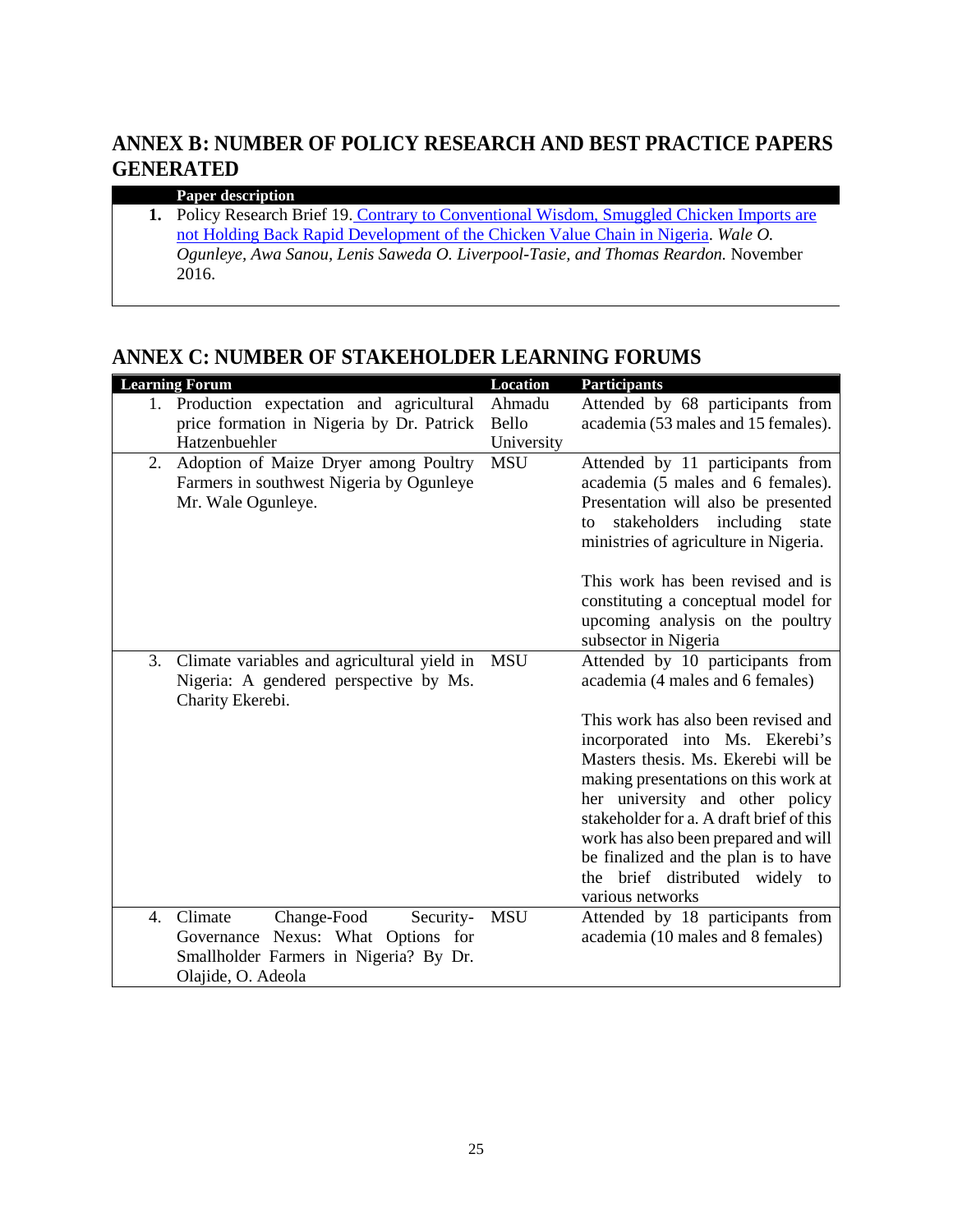### <span id="page-25-0"></span>**ANNEX D: STAKEHOLDER CONSULTATION MEETINGS ATTENDED BY TEAM MEMBERS**

- October 13-14 2016: Met with Dr. Ibiam Okoro, Acting Permanent Secretary, Ebonyi State Ministry of Agriculture and 4 Directors of the Ministry including Mrs Peace Onwe (Head, Planning, Research & Statistics) on the states' policy on pesticide. Dr. Oyinkan Tasie working with Mr. Ndukwe Okpani, lecturer Ebonyi State University, and Ms Amaka Nnaji, Lecturer University of Nigeria Nsukka facilitated a round table discussion with the Acting Permanent Secretary and Directors. The meeting focused on eliciting the Ministry's understanding of the Nigeria's regulatory framework on pesticide use and its administration as it affects the State.
- October 21, 2016: USAID and Implementing Partners meeting to discuss Feed the Future program collaboration and alignment at the IFPRI Abuja office. Meeting attended by Dr. Osagie (USAID), Roland Oroh (USAID), Dr. George Mavrotas, Dr. Kofi Debrah (IFDC), NEXT Project.
- October 21, 2016: Met with Mrs. Onimim Briggs-Jack, Honourable Commissioner for Agriculture Rivers State, and Mr. Chijioke Grant Amadi and two Directors of the State Ministry of Agriculture. The meeting focused on articulating the Ministry's understanding of Nigeria's regulatory framework on pesticides and its administration, particularly as it affects Rivers State. October 25, 2016: Meeting with IFDC senior management to discuss FtF collaboration at the IFPRI Abuja office. Meeting attended by Rob Groot (IFDC), Salasi Idris (IFDC), Dr. George Mavrotas, John Mazunda.
- November 1, 2016: Meeting with Mr. O.B. Asonta (Deputy Director Library Services-FMARD) at the IFPRI Abuja Office to discuss training needs for the Library Services Department at FMARD. Meeting attended by Dr. George Mavrotas and Ms. Elisabeth Douglas.
- November 4, 2016: Chief of Parties for the Feed the Future (FtF) program meeting to discuss FtF program collaboration and alignment. The meeting was attended by Dr. George Mavrotas and the Chiefs of Party for Agro-Inputs project (IFDC), NEXT, Nigeria Livelihoods project and Markets II project.
- November 9, 2016: Feed the Future meeting organized by USAID attended by FtF project representatives in Abuja. Meeting attended by Dr. Oyinkan Tasie from MSU on behalf of the Nigeria Agricultural Policy Project.
- November 10, 2016: Meeting with Hon. Lawee Aliyu Yusuf, the Honourable Commissioner for Agriculture, Nasarawa State, and the Director, Planning Research and Statistics of the Nasarawa State Ministry of Agriculture. Meeting was at the instance of the Honourable Commissioner to get briefing from Dr. Oyinkan Tasie on the ongoing USAID West Africa funded Pesticide Case Study.
- November 10, 2016: Meeting with the Provost (Prof. Muhammed Salihu) and Management Team of the Nasarawa State College of Agriculture, Lafia at the instance of the Honurable Commissioner for Agriculture, Nasarawa State. Meeting focused on working with the State College of Agriculture to enhance capacity of Faculty, particularly in the area of agricultural policy analysis for the benefit of the Nasarawa State Government. Meeting attended by Dr. Oyinkan Tasie.
- November 16, 2016: Meeting with Agriculture Donor Working Group (ADWG), World Bank Office, Abuja. Attended by Dr. George Mavrotas and Dr. Patrick Hatzenbuehler, and representatives of the donor community in Nigeria.
- November 28, 2016: Nigeria fertilizer roadmap stakeholder's consultation meeting on Nigeria's fertilizer value chain impediments to growth (Sheraton Hotel, Abuja). Meeting attended by John Mazunda and Patrick Hatzenbuehler.
- November 29, 2016: Meeting with Mr. O.B. Asonta (Deputy Director Library Services-FMARD) to discuss training needs and organize a Policy Communication training course for FMARD. Attended by Dr. George Mavrotas, J. Mazunda and E. Douglas.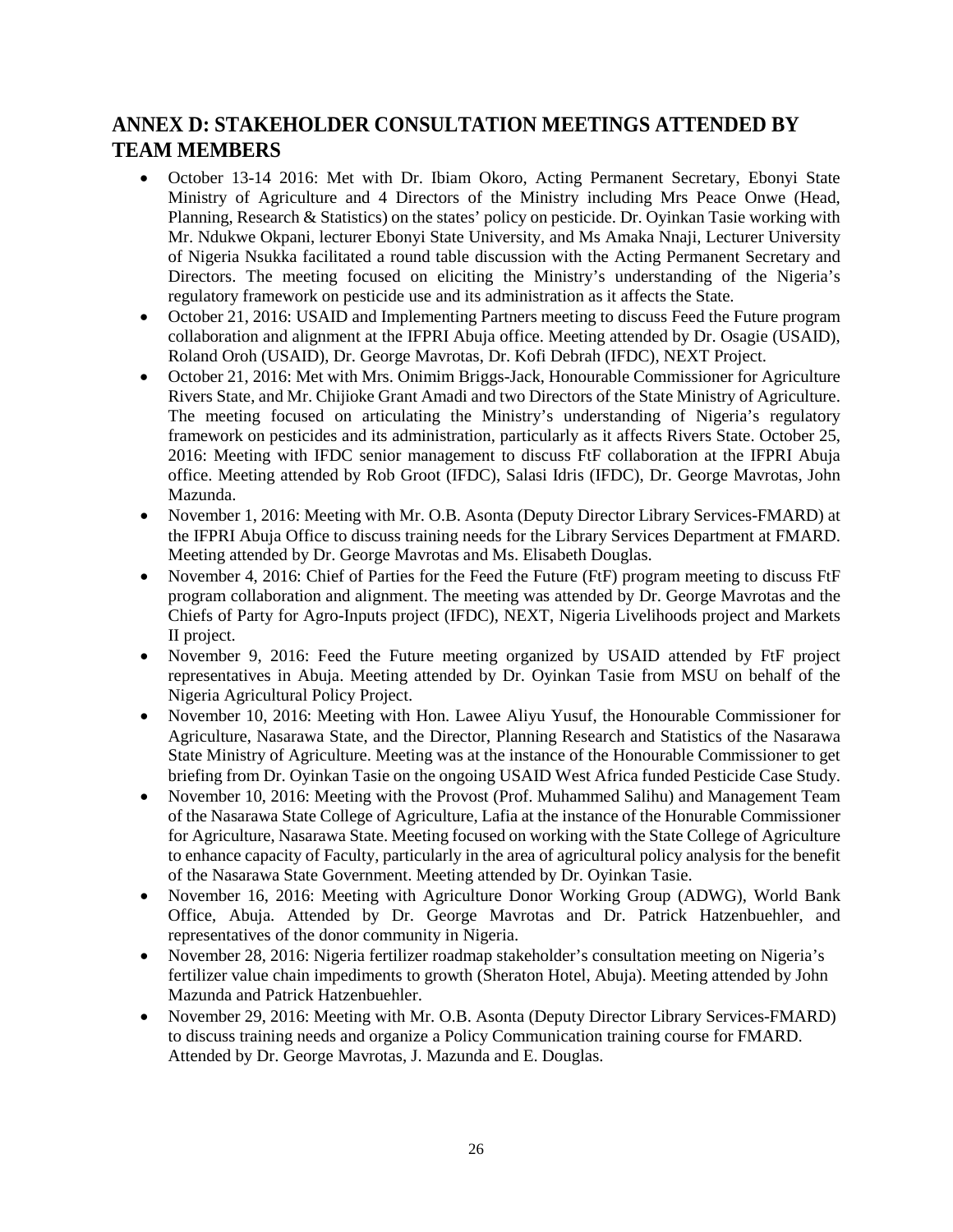- December 1, 2016: Meeting with USAID-Nigeria at the US Embassy (Abuja) to discuss plans for a Drivers of Malnutrition in Northern Nigeria study requested by USAID-Nigeria. Attended by Dr. George Mavrotas, John Mazunda, Dr. Osagie (USAID) and Mike Penske (USAID).
- December 6, 2016: Meeting with Mr. Yakubu Gorah, Director, Planning Research and Statistics, Kaduna State Ministry of Agriculture. Meeting was attended by Dr. Oyinkan Tasie and focused on briefing the Director on the ongoing Pesticide Case Study, and working with the Department of Planning Research & Statistics to convoke an inter-ministerial consultation in Kaduna State on the State's Agricultural Sector Implementation Plan.
- December 7, 2016: Technical Workshop for the National Agriculture Land Policy held in Abuja at Chelsea Hotel. Meeting attended by Patrick Hatzenbuehler on behalf of the project.
- December 7, 2016: Meeting with the Permanent Secretary, Kaduna State Ministry of Agriculture and Mr. Yakubu Gorah, Director, Planning Research and Statistics, Kaduna State Ministry of Agriculture on the proposed inter-ministerial consultation critical to the delivery of the State's Agricultural Sector Implementation Plan. The Permanent Secretary nominated Mr. Joseph Aliong, Assistant Director in the State Ministry, to represent him on discussions on the subject.
- December 7, 2016: Meeting with the Program Manager, Kaduna State Agricultural Development Project on the ongoing USAID West Africa funded Pesticide Case Study relevant to findings in Kaduna State. Discussions also focused on the Kaduna States Agricultural Development Projects' inclusion in the proposed inter-ministerial consultation of relevant State Ministries, Departments and Agencies of the Kaduna State Government instrumental to the delivery of the State Agricultural Sector Implementation Plan.
- December 7, 2016: Meeting with Mr. Danjuma Tyuka, Director, Project Monitoring and Evaluation, Kaduna State Agricultural Development Project to discuss details of the Nigeria Agricultural Policy Project collaboration with the Kaduna State Ministry of Agriculture on the Ministry's proposed consultation.
- December 14, 2016: Patrick Hatzenbuehler's policy seminar entitled *Production Expectations and Agricultural Price Formation in Nigeria* as part of the Feed the Future Nigeria Agricultural Policy Project at Ahmadu Bello University (ABU) in Zaria (Kaduna State). The seminar was well received and attended by 68 participants including faculty members, researchers, and students at Ahmadu Bello University.
- December 12-16, 2016: George Mavrotas' visit to Washington DC for various meetings at the IFPRI Headquarters in connection with the Feed the Future Nigeria Agricultural Policy Project and in particular regarding the recent request from USAID on the drivers of malnutrition study in Northern Nigeria.
- December 15 -16, 2016: The Nigeria Agricultural Policy Project, represented by Dr. Oyinkan Tasie, participated in the High Level Consultation on Agricultural Promotion Policy hosted by the National Association of Nigerian Traders with support from USAID.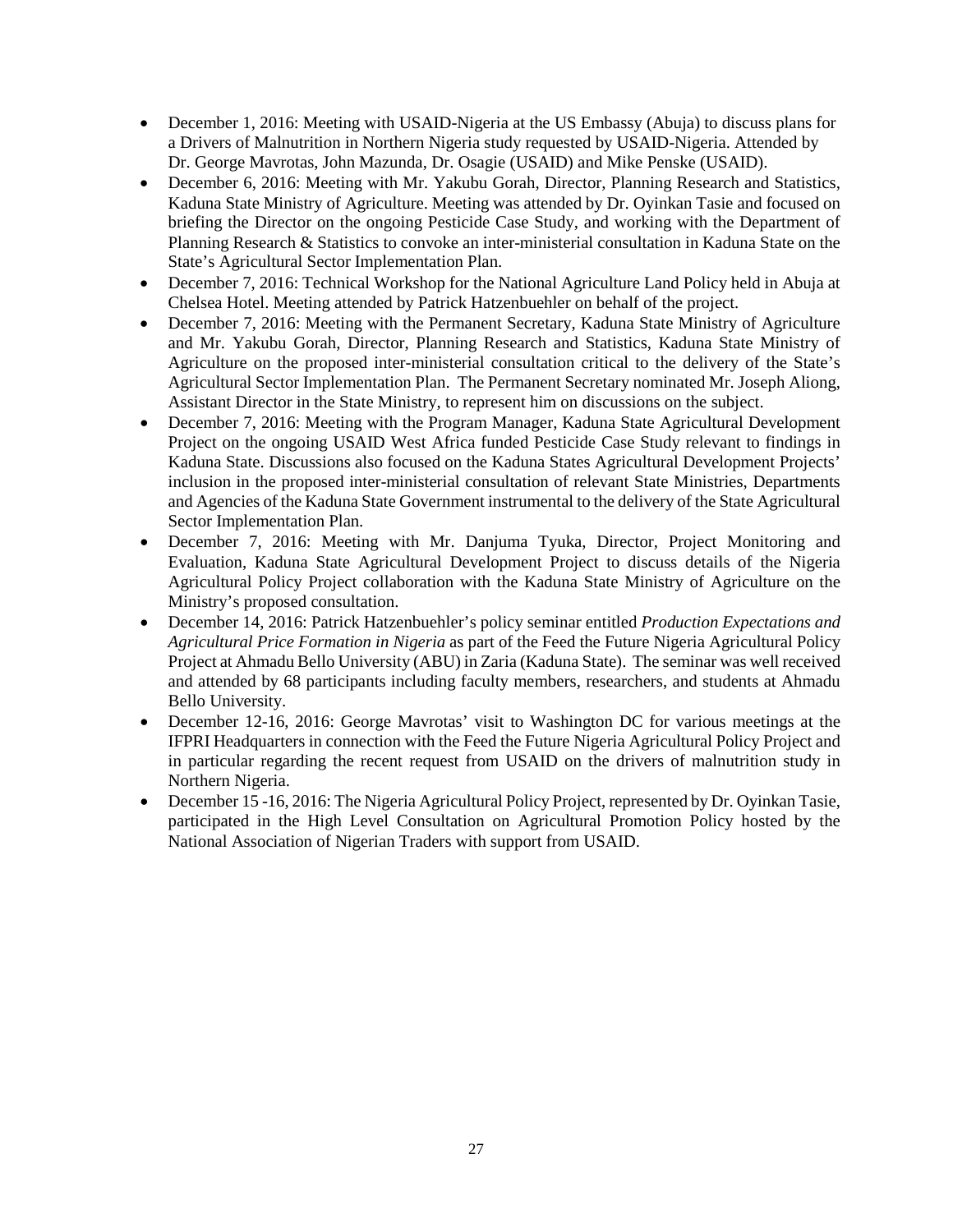# <span id="page-27-0"></span>**ANNEX E: NUMBER OF COLLABORATIVE TEAMS INVOLVING LOCAL PARTNERS**

| <b>Topic</b>                                                                             | <b>Members</b>                                                                                              |
|------------------------------------------------------------------------------------------|-------------------------------------------------------------------------------------------------------------|
| <b>Climate Change and Agricultural</b>                                                   | Dr. Laura Schmitt Olabisi, Dr. Saweda Liverpool-Tasie, Dr.                                                  |
| <b>Resilience in Nigeria</b>                                                             | Adeola Olajide (UI, Nigeria), Ms Ekerebi Epiyaigha Charity                                                  |
|                                                                                          | (UI, Nigeria). Mr. Awoyemi (UI, Nigeria)                                                                    |
| <b>Exploring how the implications of</b>                                                 | Dr. Saweda Liverpool-Tasie, Dr. Bolarian Omonona (UI,                                                       |
| climate change on cropping systems                                                       | Nigeria), Mr. Wale Ogunleye (UI, Nigeria), Dr. Thomas                                                       |
| interact with the broader food system                                                    | Reardon (MSU), Awa Sanou (MSU) and Samantha Padilla                                                         |
| in Nigeria (particularly poultry and/or,                                                 | (MSU)                                                                                                       |
| fish and/or livestock production)                                                        |                                                                                                             |
| Potential for the generation and                                                         | Dr. Hiroyuki Takeshima (IFPRI), Dr. Maji Alhassan                                                           |
| diffusion of modern and improved seed                                                    | Tswako (National Cereals Research Institute (Nigeria)                                                       |
| varieties                                                                                |                                                                                                             |
| Potential for expanding and improving                                                    | Dr. Hiroyuki Takeshima (IFPRI) Ms. Adetola Adeoti (UI,                                                      |
| irrigation systems                                                                       | Nigeria), Mr. Olufemi Popoola (UI, Nigeria)                                                                 |
| <b>Drivers of malnutrition in Northern</b>                                               |                                                                                                             |
| <b>Nigeria</b>                                                                           | Dr. Todd Benson (IFPRI), Dr. Mulubrhan Amare (IFPRI),<br>Mr. Olusegun Fadare (IFPRI), Ms. Motunrayo Oyeyemi |
|                                                                                          | (IFPRI)                                                                                                     |
|                                                                                          |                                                                                                             |
| <b>Understanding the landscape for land</b>                                              | Dr. Oyinkan Tasie, Dr. Evans Osabuohien (Covenant                                                           |
| access in Nigeria and its relation to<br>food security within the realm of               | University, Nigeria); Mrs. Ngozi Adeleye (Covenant<br>University); Ms. Amaka Nnaji, (UNN, Nigeria)          |
| various global factors                                                                   |                                                                                                             |
|                                                                                          |                                                                                                             |
| Land governance and investment -                                                         | Dr. Hosaena Ghebru (IFPRI), Mr. Austen Okumo                                                                |
| implications for sustainable and more<br>effective land tenure administration            | (University of Hohenhiem)                                                                                   |
| systems                                                                                  |                                                                                                             |
| <b>Macroeconomic factor influence on</b>                                                 | Dr. George Mavrotas, Dr. Patrick Hatzenbuehle, Professor                                                    |
| agricultural policy implementation and                                                   | Zakari Absulsalam (ABU), Mrs. Jamila Rame Mani (ABU),                                                       |
| outcomes                                                                                 | Dr. Makama Aliyu Saleh (ABU)                                                                                |
|                                                                                          | Dr. Danielle Resnick (IFPRI), Mr. Austen Okumo                                                              |
| <b>Political Economy of Policymaking in</b><br><b>Nigeria: Applying the Kaleidoscope</b> | (University of Hohenhiem)                                                                                   |
| <b>Model</b>                                                                             |                                                                                                             |
|                                                                                          |                                                                                                             |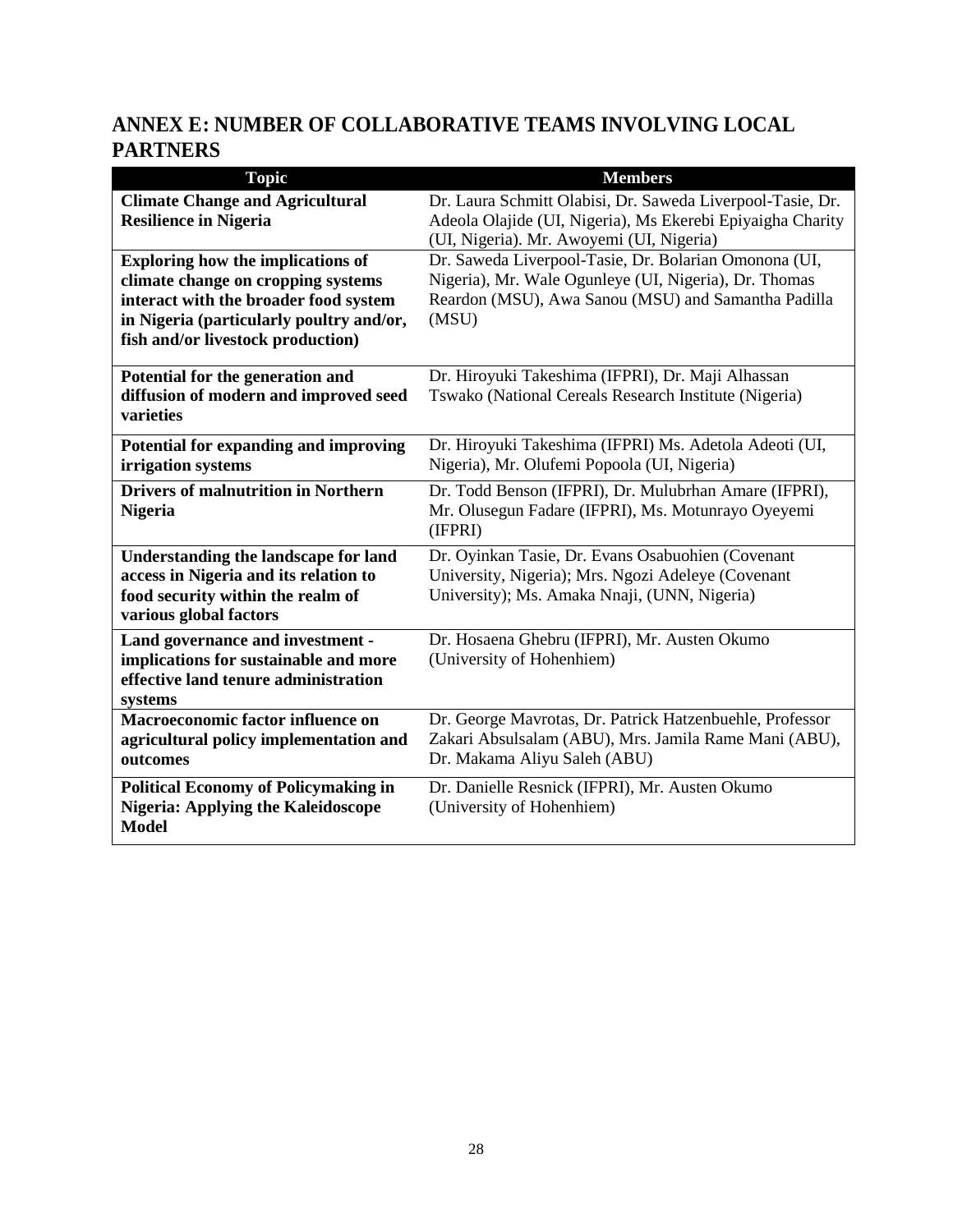| <b>Course details</b>                                                                                                                                        | <b>Participants</b>                                                                                                                                                                                                                                                                                                                                                           |
|--------------------------------------------------------------------------------------------------------------------------------------------------------------|-------------------------------------------------------------------------------------------------------------------------------------------------------------------------------------------------------------------------------------------------------------------------------------------------------------------------------------------------------------------------------|
| Intermediate Policy Communications training course<br>$1_{-}$<br>offered at Ahmadu Bello University in Zaria, 13-14<br>December.                             | Attended by academia including 21<br>faculty members (18 males and 3<br>females). Participants were trained<br>designing communication<br><sub>on</sub><br>strategies and working with online<br>for effective<br>systems<br>policy<br>communication.                                                                                                                         |
| Value Chain Analysis training course offered at the<br>2.<br>University of Ibadan, 17-18 December                                                            | Attended by 25 members of the<br>academia (15 males<br>and $10$<br>females). Participants were trained<br>on value chain analysis and the<br>importance<br>of<br>correct<br>data<br>collection protocol in the research<br>process.                                                                                                                                           |
| Introductory Policy Communications training course<br>3.<br>offered at the Federal Ministry of Agriculture and Rural<br>Development, 19-20 December in Abuja | Attended by 14 ministry officials (9<br>males and 5 females) including<br>Library services (2) Media and<br>Information (2) Veterinary and Pest<br>Services (1), Human<br>Control<br>Resources (1), Planning and Policy<br>Coordination (2) Library Services<br>Federal Department<br>of<br>$(2)$ ,<br>Agriculture (2) Cotton Value Chain<br>$(1)$ , Animal Husbandry $(1)$ . |

### <span id="page-28-0"></span>**ANNEX F: NUMBER OF TECHNICAL TRAININING COURSES OFFERED**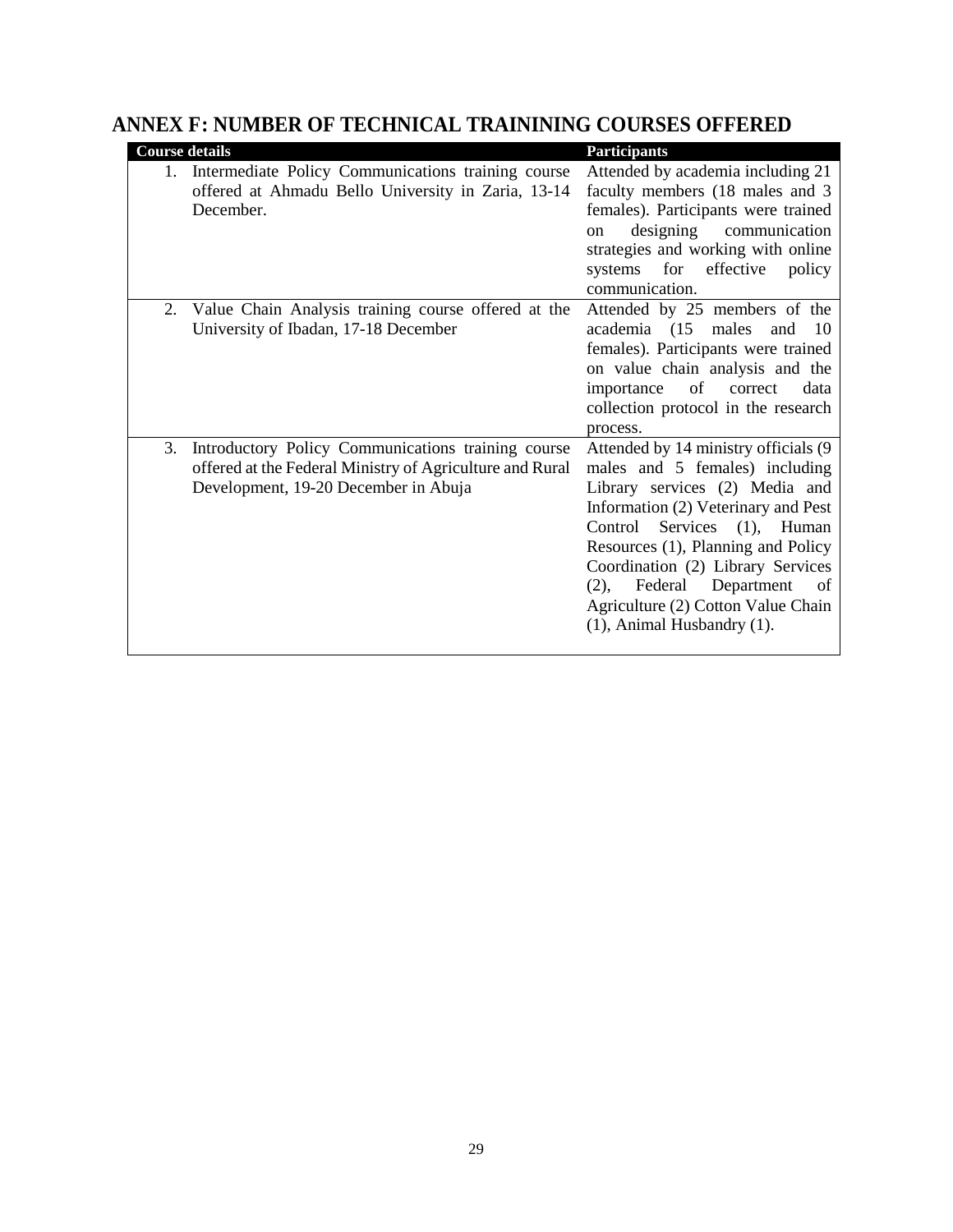### <span id="page-29-0"></span>**ANNEX G: OUTPUT EMANATING FROM THE PROJECT'S RESEARCH ACTIVITIES AND FEATURED STORIES**

- [Nigeria Agricultural Policy Project Scholars Program: First Results.](http://fsg.afre.msu.edu/fsp/nigeria/NigeriaScholarProgram-AcadExpe-FINAL-Dec16.pdf) Featured Story for Scientific and Academic Audiences. December 2016. <http://fsg.afre.msu.edu/fsp/nigeria/NigeriaScholarProgram-AcadExpe-FINAL-Dec16.pdf>
- Meet Charity and Wale, the First Two Visiting Scholars at MSU from the Nigeria Agricultural [Policy Project Scholars Program.](http://fsg.afre.msu.edu/fsp/nigeria/NigeriaScholarProgram-PersoExpe-FINAL-Dec16.pdf) Featured Story Personal Experience. December 2016. http://fsg.afre.msu.edu/fsp/nigeria/NigeriaScholarProgram-PersoExpe-FINAL-Dec16.pdf

During the reporting period, the following papers were finalized and disseminated:

- Nigeria Agricultural Policy Project Research Paper 22. Growth and transformation of food systems in Africa: Evidence from the poultry value chain in Nigeria. Authored by Saweda Liverpool-Tasie, Bolarin Omonona, Awa Sanou, Wale Ogunleye, Samantha Padilla and Thomas Reardon. [http://fsg.afre.msu.edu/fsp/nigeria/FSP\\_Research\\_Paper\\_22\\_Finaldocx.pdf](http://fsg.afre.msu.edu/fsp/nigeria/FSP_Research_Paper_22_Finaldocx.pdf)
- Nigeria Agricultural Policy Project Research Brief 18. Contrary to Conventional Wisdom, Smuggled Chicken Imports are not Holding Back Rapid Development of the Chicken Value Chain in Nigeria. Wale O. Ogunleye, Awa Sanou, Lenis Saweda O. Liverpool-Tasie, and Thomas Reardon. Policy Research Brief. November 18, 2016. [http://fsg.afre.msu.edu/fsp/nigeria/Policy-](http://fsg.afre.msu.edu/fsp/nigeria/Policy-Brief-18.pdf)[Brief-18.pdf](http://fsg.afre.msu.edu/fsp/nigeria/Policy-Brief-18.pdf)
- Nigeria Agricultural Policy Project Research Brief 21. Growth and Transformation of Food Systems in Africa: Evidence from the Poultry Value Chain in Nigeria. Saweda Liverpool-Tasie, Bolarin Omonona, Awa Sanou, Wale Ogunleye, Samantha Padilla, and Thomas Reardon. January 2017.<http://fsg.afre.msu.edu/fsp/nigeria/Policy-Brief-21.pdf>
- NSSP Working Paper No. 34 titled "Varietal development and the [effectiveness](http://ebrary.ifpri.org/cdm/singleitem/collection/p15738coll2/id/130730/rec/3) of seed sector policies: The case of rice in [Nigeria".](http://ebrary.ifpri.org/cdm/singleitem/collection/p15738coll2/id/130730/rec/3) Authored by Hiroyuki Takeshima and Alhassan Maji. It can be accessed online at: <http://ebrary.ifpri.org/cdm/singleitem/collection/p15738coll2/id/130730/rec/3>
- NSSP Working Paper No. 35 titled "The impact on farm household welfare of large irrigation dams [and their distribution across hydrological basins: Insights from northern Nigeria"](http://ebrary.ifpri.org/cdm/singleitem/collection/p15738coll2/id/130731/rec/2) . Authored by Hiroyuki Takeshima, Adetola I. Adeoti and Oluwafemi Adebola Popoola. It can be accessed online at:

<http://ebrary.ifpri.org/cdm/singleitem/collection/p15738coll2/id/130731/rec/2>

- NSSP Working Paper No. 36 titled "Who influences government spending in agriculture? The roles of public actors in subnational funding allocation in Nigeria". Co-authored by Tolulope Olofinbiyi and Tewodaj Mogues. It can be accessed online at: <http://ebrary.ifpri.org/cdm/ref/collection/p15738coll2/id/130953>
- NSSP Policy Note No. 37 titled "Who influences government spending in agriculture? The roles of public actors in subnational funding allocation in Nigeria". Co-authored by Tolulope Olofinbiyi and Tewodaj Mogues. It can be accessed online at: